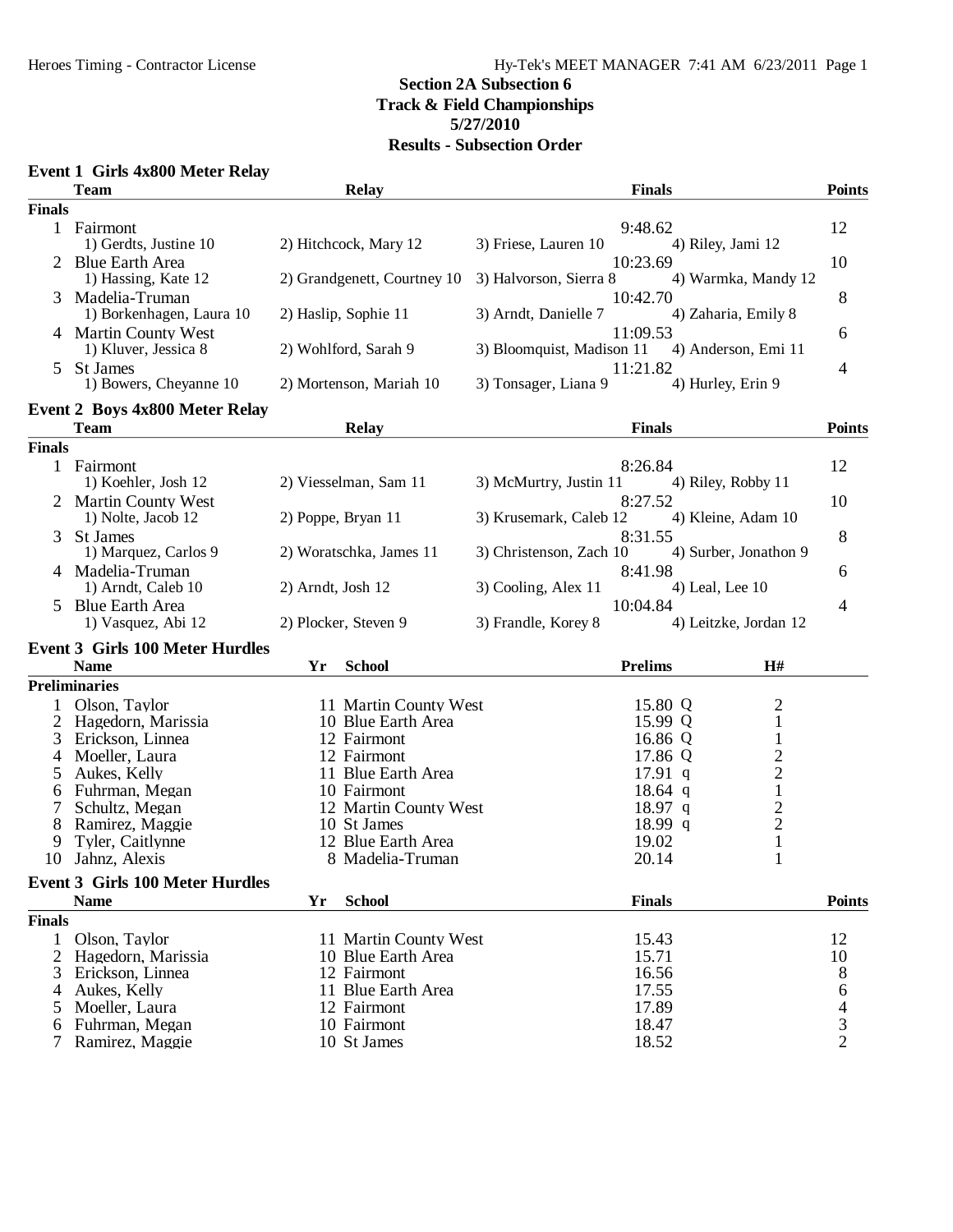|                | Finals  (Event 3 Girls 100 Meter Hurdles)<br><b>Name</b> | Yr | <b>School</b>         | <b>Finals</b>  |                                            | <b>Points</b> |
|----------------|----------------------------------------------------------|----|-----------------------|----------------|--------------------------------------------|---------------|
|                | 8 Schultz, Megan                                         |    | 12 Martin County West | 19.00          |                                            | 1             |
|                | <b>Event 4 Boys 110 Meter Hurdles</b>                    |    |                       |                |                                            |               |
|                | <b>Name</b>                                              | Yr | <b>School</b>         | <b>Prelims</b> | H#                                         |               |
|                | <b>Preliminaries</b>                                     |    |                       |                |                                            |               |
| 1              | Carr, Nathan                                             |    | 12 Blue Earth Area    | 16.09 Q        | $\overline{c}$                             |               |
| 2              | Heuer, Ryan                                              |    | 10 Fairmont           | 16.13 Q        | $\mathbf{1}$                               |               |
| 3              | Brooks, Casey                                            |    | 11 Fairmont           | 17.15 Q        | $\mathbf{1}$                               |               |
| 4              | Whitehead, Chris                                         |    | 12 St James           | 17.62 Q        |                                            |               |
| 5              | Bauman, Matt                                             |    | 10 Fairmont           | 18.31 q        | $\begin{array}{c} 2 \\ 2 \\ 1 \end{array}$ |               |
| 6              | Hagedorn, Travis                                         |    | 11 Blue Earth Area    | 19.19q         |                                            |               |
| 7              | Henning, Jeff                                            |    | 12 Martin County West | $20.74$ q      |                                            |               |
| 8              | Collier, Mason                                           |    | 9 St James            | $21.76$ q      | $\frac{2}{2}$                              |               |
| 9              | Nelson, Derek                                            |    | 12 St James           | 22.55          | $\overline{1}$                             |               |
|                | 10 Goraczkowski, Alvin                                   |    | 11 Blue Earth Area    | 24.17          | $\mathbf{1}$                               |               |
|                |                                                          |    |                       |                |                                            |               |
|                | <b>Event 4 Boys 110 Meter Hurdles</b><br><b>Name</b>     | Yr | <b>School</b>         | <b>Finals</b>  |                                            | <b>Points</b> |
| <b>Finals</b>  |                                                          |    |                       |                |                                            |               |
|                |                                                          |    | 12 Blue Earth Area    |                |                                            |               |
| 1              | Carr, Nathan                                             |    |                       | 15.59          |                                            | 12            |
| $\overline{2}$ | Heuer, Ryan                                              |    | 10 Fairmont           | 16.97          |                                            | 10            |
| 3              | Brooks, Casey                                            |    | 11 Fairmont           | 17.32          |                                            | 8             |
|                | Whitehead, Chris                                         |    | 12 St James           | 17.72          |                                            | 6             |
| 5              | Bauman, Matt                                             |    | 10 Fairmont           | 18.33          |                                            | $\frac{4}{3}$ |
| 6              | Hagedorn, Travis                                         |    | 11 Blue Earth Area    | 19.84          |                                            |               |
|                | 7 Henning, Jeff                                          |    | 12 Martin County West | 19.88          |                                            |               |
| 8              | Collier, Mason                                           |    | 9 St James            | 21.49          |                                            | 1             |
|                | <b>Event 5 Girls 100 Meter Dash</b>                      |    |                       |                |                                            |               |
|                | <b>Name</b>                                              | Yr | <b>School</b>         | <b>Prelims</b> | H#                                         |               |
|                | <b>Preliminaries</b>                                     |    |                       |                |                                            |               |
|                | Olson, Taylor                                            |    | 11 Martin County West | 12.89 Q        | $\overline{c}$                             |               |
| 2              | Nordby, Michaela                                         |    | 9 St James            | 13.33 Q        | $\mathbf{1}$                               |               |
| 3              | Knaak, Sarah                                             |    | 12 Martin County West | 13.40 Q        | $\mathbf{1}$                               |               |
| 4              | Boehne, April                                            |    | 10 Fairmont           | 13.99 Q        | $\overline{c}$                             |               |
| 5              | Strauser, Jayme                                          |    | 11 Fairmont           | 13.72 q        | 1                                          |               |
| 6              | Holtz, Hailey                                            |    | 9 Martin County West  | 13.85 q        |                                            |               |
| 7              | Wegener, Emily                                           |    | 9 Fairmont            | $13.85$ q      | 1                                          |               |
| 8              | Wiederhoeft, Madison                                     |    | 10 Madelia-Truman     | $14.06$ q      | $\overline{2}$                             |               |
| 9              | Thompson, Katie                                          |    | 7 Madelia-Truman      | 14.09          | $\overline{c}$                             |               |
| 10             | Thoeny, Kaela                                            |    | 9 Madelia-Truman      | 15.60          | $\overline{c}$                             |               |
| 11             | Lenz, Noemi                                              |    | 10 St James           | 15.84          | $\mathbf{1}$                               |               |
| 12             | Holland, Lexi                                            |    | 11 Blue Earth Area    | 16.03          | 2                                          |               |
| 13             | Vite, Kenia                                              |    | 10 St James           | 16.17          | $\overline{2}$                             |               |
| 14             | Wickersham, Alesha                                       |    | 9 Blue Earth Area     | 16.41          | $\mathbf{1}$                               |               |
| 15             | Johnson, Cynthia                                         |    | 9 Blue Earth Area     | 16.92          | $\mathbf{1}$                               |               |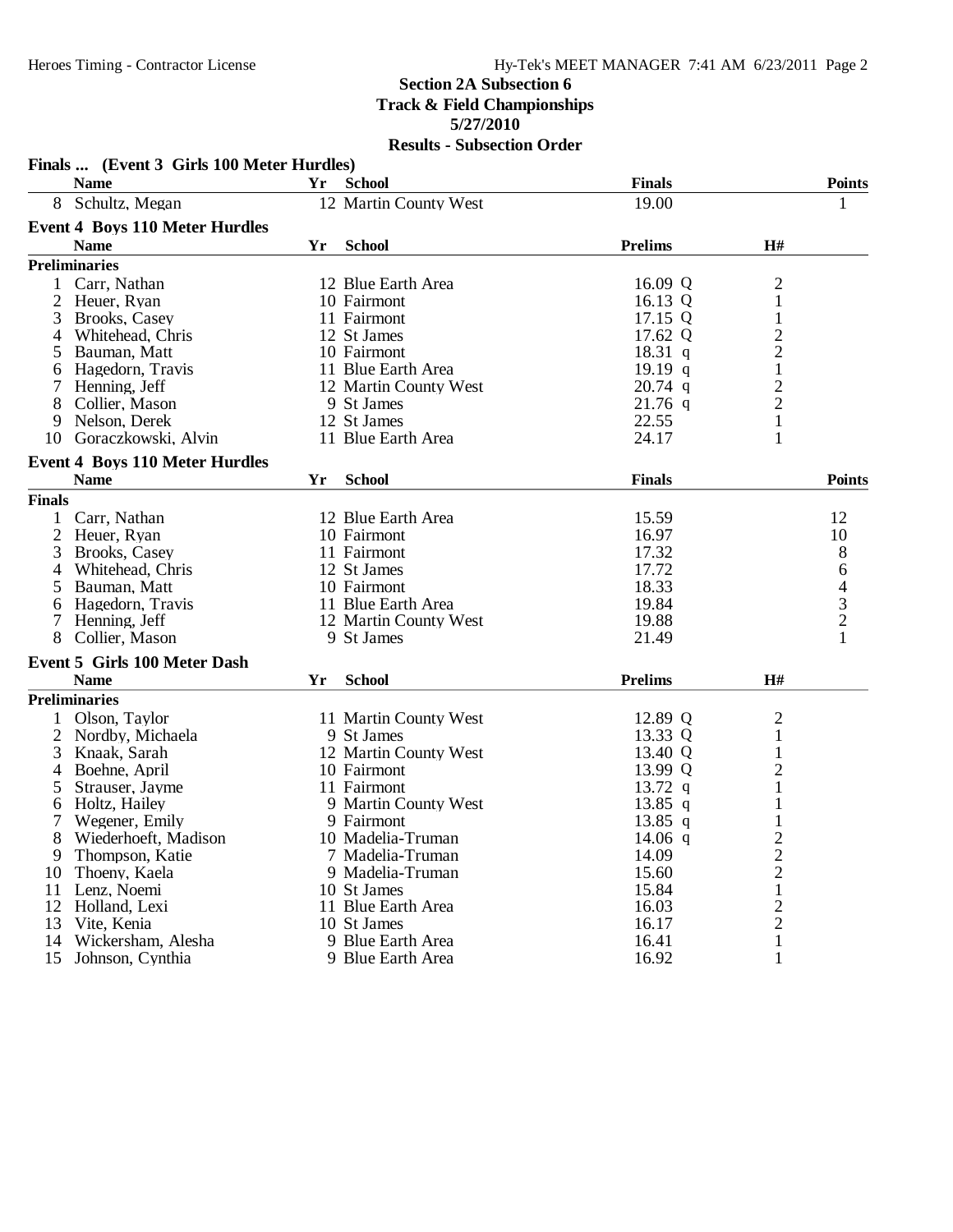|               | <b>Event 5 Girls 100 Meter Dash</b><br><b>Name</b> | Yr                 | <b>School</b>         |                           | <b>Finals</b>  |                                            | <b>Points</b> |
|---------------|----------------------------------------------------|--------------------|-----------------------|---------------------------|----------------|--------------------------------------------|---------------|
| <b>Finals</b> |                                                    |                    |                       |                           |                |                                            |               |
| $\mathbf{1}$  | Olson, Taylor                                      |                    | 11 Martin County West |                           | 12.87          |                                            | 12            |
| 2             | Knaak, Sarah                                       |                    | 12 Martin County West |                           | 13.26          |                                            | 10            |
| 3             | Nordby, Michaela                                   |                    | 9 St James            |                           | 13.33          |                                            | 8             |
| 4             | Strauser, Jayme                                    |                    | 11 Fairmont           |                           | 13.53          |                                            | 6             |
| 5             | Holtz, Hailey                                      |                    | 9 Martin County West  |                           | 13.81          |                                            |               |
| 6             | Wiederhoeft, Madison                               |                    | 10 Madelia-Truman     |                           | 13.97          |                                            | $\frac{4}{3}$ |
| 7             | Wegener, Emily                                     |                    | 9 Fairmont            |                           | 14.12          |                                            |               |
| 8             | Boehne, April                                      |                    | 10 Fairmont           |                           | 14.31          |                                            |               |
|               | <b>Event 6 Boys 100 Meter Dash</b>                 |                    |                       |                           |                |                                            |               |
|               | <b>Name</b>                                        | Yr                 | <b>School</b>         |                           | <b>Prelims</b> | H#                                         |               |
|               | <b>Preliminaries</b>                               |                    |                       |                           |                |                                            |               |
|               | Schliesmann, Alex                                  |                    | 11 Martin County West |                           | 11.50 Q        | $\mathbf{1}$                               |               |
|               | 2 Lee, Nick                                        |                    | 12 Blue Earth Area    |                           | 11.61 $Q$      | 3                                          |               |
| 3             | Kick, Seth                                         |                    | 11 Madelia-Truman     |                           | 11.65 $Q$      |                                            |               |
| 4             | Alvarado, Giovanni                                 |                    | 10 St James           |                           | 11.91 Q        | $\begin{array}{c} 2 \\ 2 \\ 1 \end{array}$ |               |
| 5             | Quade, Ranier                                      |                    | 10 Fairmont           |                           | 11.91 Q        |                                            |               |
| 6             | Tvedten, Zach                                      |                    | 11 Blue Earth Area    |                           | 12.02 Q        | 3                                          |               |
| 7             | Gilbertson, Dakota                                 |                    | 12 Fairmont           |                           | 11.98 $q$      |                                            |               |
| 8             | Mantilla, Juan                                     |                    | 12 Madelia-Truman     |                           | $12.08$ q      | $\frac{2}{3}$                              |               |
| 9             | Roggow, Nick                                       |                    | 8 Fairmont            |                           | 12.18          |                                            |               |
| 10            | Anderson, Taylor                                   |                    | 12 Martin County West |                           | 12.48          |                                            |               |
| 11            | Johanson, Dustin                                   |                    | 10 Ghec/Ml            |                           | 12.61          | $\frac{1}{2}$                              |               |
|               | 12 Ritter, Justin                                  |                    | 8 Blue Earth Area     |                           | 12.92          | $\overline{c}$                             |               |
| 13            | Rodriguez, Chris                                   |                    | 10 Madelia-Truman     |                           | 12.98          | $\mathbf{1}$                               |               |
|               | 14 Fisher, Alan                                    |                    | 11 Ghec/Ml            |                           | 13.11          | $\overline{c}$                             |               |
|               | 15 Henrich, Justin                                 |                    | 9 St James            |                           | 13.15          | $\mathbf{1}$                               |               |
|               | 16 Hernandez, Allan                                |                    | 12 St James           |                           | 13.47          | 3                                          |               |
|               | <b>Event 6 Boys 100 Meter Dash</b>                 |                    |                       |                           |                |                                            |               |
|               | <b>Name</b>                                        | Yr                 | <b>School</b>         |                           | <b>Finals</b>  |                                            | <b>Points</b> |
| <b>Finals</b> |                                                    |                    |                       |                           |                |                                            |               |
| $\mathbf{1}$  | Schliesmann, Alex                                  |                    | 11 Martin County West |                           | 11.27          |                                            | 12            |
|               | 2 Lee, Nick                                        |                    | 12 Blue Earth Area    |                           | 11.42          |                                            | 10            |
| 3             | Kick, Seth                                         |                    | 11 Madelia-Truman     |                           | 11.56          |                                            | 8             |
| 4             | Quade, Ranier                                      |                    | 10 Fairmont           |                           | 11.64          |                                            | 6             |
| 5             | Alvarado, Giovanni                                 |                    | 10 St James           |                           | 11.80          |                                            | 4             |
| 6             | Gilbertson, Dakota                                 |                    | 12 Fairmont           |                           | 11.89          |                                            | 3             |
|               | Mantilla, Juan                                     |                    | 12 Madelia-Truman     |                           | 11.98          |                                            |               |
| 8             | Tvedten, Zach                                      |                    | 11 Blue Earth Area    |                           | 12.03          |                                            | $\frac{2}{1}$ |
|               |                                                    |                    |                       |                           |                |                                            |               |
|               | <b>Event 7 Girls 4x200 Meter Relay</b>             |                    |                       |                           |                |                                            |               |
|               | <b>Team</b>                                        |                    | <b>Relay</b>          |                           | <b>Finals</b>  |                                            | <b>Points</b> |
| <b>Finals</b> |                                                    |                    |                       |                           |                |                                            |               |
|               | 1 Fairmont                                         |                    |                       |                           | 1:52.70        |                                            | 12            |
|               | 1) Rosenberg, Morgan 8                             |                    | 2) Bearson, Paige 9   | 3) Harris, Tori 10        |                | 4) Strauser, Jayme 11                      |               |
|               | 2 Martin County West                               |                    |                       |                           | 1:55.17        |                                            | 10            |
|               | 1) Knaak, Sarah 12                                 | 2) Holtz, Hailey 9 |                       | 3) Bloomquist, Madison 11 |                | 4) Lange, Libbie 9                         |               |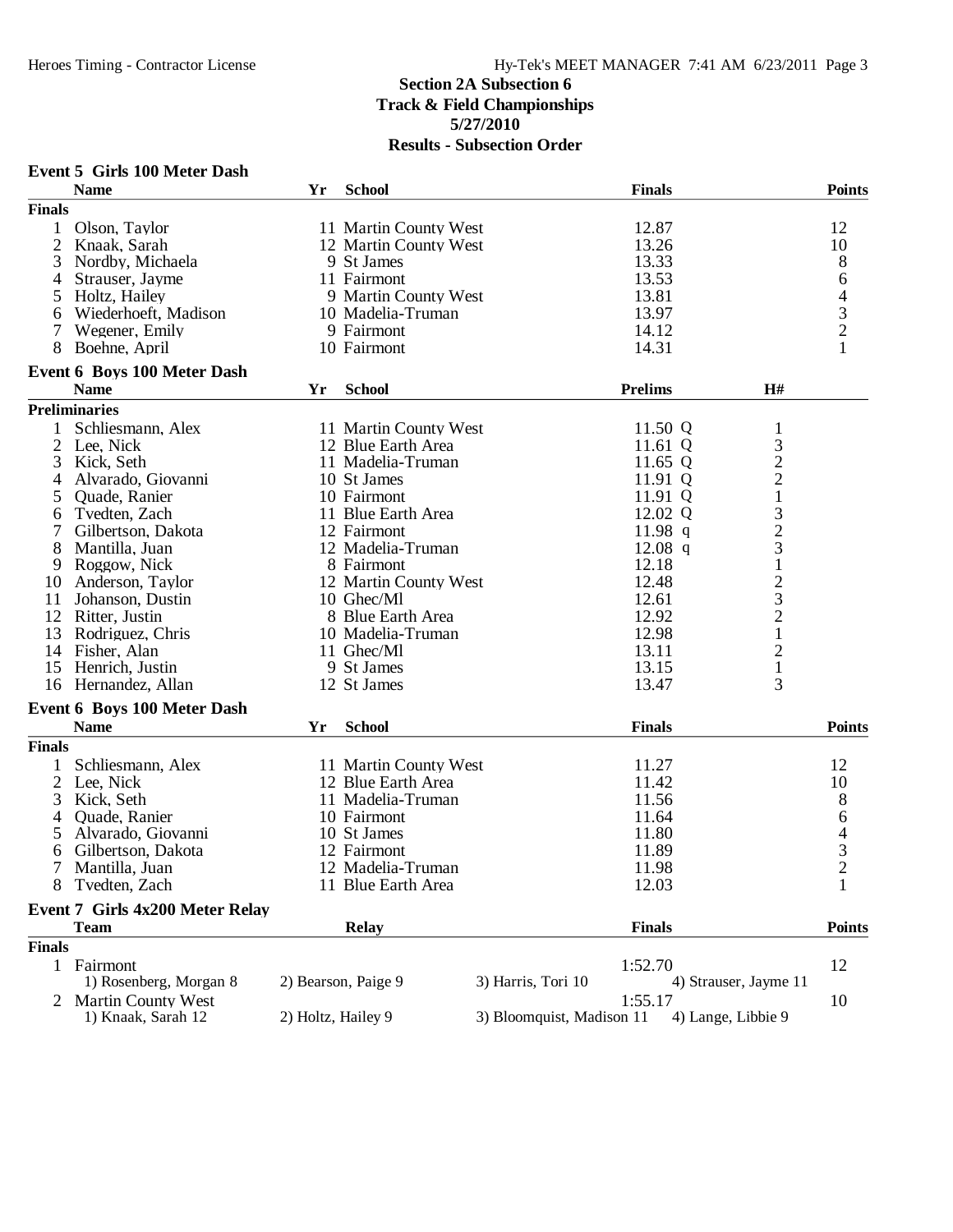# **Section 2A Subsection 6**

**Track & Field Championships**

**5/27/2010**

|                | Finals  (Event 7 Girls 4x200 Meter Relay)<br><b>Team</b> |                    |                          |                        | <b>Finals</b>              | <b>Points</b> |
|----------------|----------------------------------------------------------|--------------------|--------------------------|------------------------|----------------------------|---------------|
|                |                                                          |                    | <b>Relay</b>             |                        |                            |               |
| 3 <sup>1</sup> | <b>Blue Earth Area</b>                                   |                    |                          |                        | 1:57.32                    | 8             |
|                | 1) Mittelstadt, Meghan 12                                |                    | 2) Krieger, Katie 11     | 3) Olson, Ashley 11    | 4) Holland, Lexi 11        |               |
|                | 4 Madelia-Truman                                         |                    |                          |                        | 1:58.06                    | 6             |
|                | 1) Urban, Cassie                                         | 2) Hartwig, Emily  |                          | 3) Jahnz, Alexis 8     | 4) Wiederhoeft, Madison 10 |               |
|                | <b>St James</b>                                          |                    |                          |                        | 1:58.71                    | 4             |
|                | 1) Schwarz, Katie 12                                     | 2) Barrett, Kat 12 |                          | 3) Gonzalez, Karen 10  | 4) Flohrs, Devon 9         |               |
|                | <b>Event 8 Boys 4x200 Meter Relay</b>                    |                    |                          |                        |                            |               |
|                | <b>Team</b>                                              |                    | <b>Relay</b>             |                        | <b>Finals</b>              | <b>Points</b> |
| <b>Finals</b>  |                                                          |                    |                          |                        |                            |               |
|                | 1 Fairmont                                               |                    |                          |                        | 1:35.20                    | 12            |
|                | 1) Stefanske, Alex 12                                    |                    | 2) Gilbertson, Dakota 12 | 3) Roggow, Zach 12     | 4) Zellmer, Garrett 11     |               |
|                | 2 Blue Earth Area                                        |                    |                          |                        | 1:36.53                    | 10            |
|                | $1)$ Roe, JT 9                                           |                    | 2) Plocker, Daniel 11    | 3) Darrington, Isaac 9 | 4) Dyslin, Trey 11         |               |
|                | <b>Martin County West</b>                                |                    |                          |                        | 1:39.05                    | 8             |
|                | 1) Anderson, Taylor 12                                   |                    | 2) Fuller, Dakota 11     | 3) Krusemark, Caleb 12 | 4) Schliesmann, Alex 11    |               |
|                | 4 Madelia-Truman                                         |                    |                          |                        | 1:41.25                    | 6             |
|                | 1) Mantilla, Juan 12                                     | 2) Whitney, Jon    |                          | 3) Evjen, David 10     | 4) Marko Thomas, Da 9      |               |
| 5              | St James                                                 |                    |                          |                        | 1:44.43                    | 4             |
|                | 1) Steirnagle, Collin 12                                 |                    | 2) Wyatt, Austin 11      | 3) Bruton, Adam 9      | 4) Harris, Parker 11       |               |
|                | Event 9 Girls 1600 Meter Run                             |                    |                          |                        |                            |               |
|                | <b>Name</b>                                              | Yr                 | <b>School</b>            |                        | <b>Finals</b>              | <b>Points</b> |
|                |                                                          |                    |                          |                        |                            |               |
| <b>Finals</b>  |                                                          |                    |                          |                        |                            |               |
| $\mathbf{1}$   | Grandgenett, Courtney                                    |                    | 10 Blue Earth Area       |                        | 5:44.91                    | 12            |
| 2              | Lundgren, Alison                                         |                    | 12 Fairmont              |                        | 5:52.25                    | 10            |
| 3              | Dekkers, Kylie                                           |                    | 12 Fairmont              |                        | 5:54.26                    | $\,8\,$       |
| 4              | Borkenhagen, Laura                                       |                    | 10 Madelia-Truman        |                        | 6:01.55                    | 6             |
| 5              | Viesselman, Rachel                                       |                    | 9 Martin County West     |                        | 6:07.44                    | $\frac{4}{3}$ |
| 6              | Walker, LaNay                                            |                    | 11 Blue Earth Area       |                        | 6:07.96                    |               |
| 7              | Anderson, Kristen                                        |                    | 12 Fairmont              |                        | 6:12.06                    |               |
| 8              | Guerdet, Kalley                                          |                    | 9 St James               |                        | 6:12.62                    | $\mathbf{1}$  |
| 9              | Kulseth, Lindsey                                         |                    | 7 St James               |                        | 6:17.63                    |               |
| 10             | Wohlford, Sarah                                          |                    | 9 Martin County West     |                        | 6:19.19                    |               |
| 11<br>12       | Bergeman, Briana                                         |                    | 9 Madelia-Truman         |                        | 6:24.67                    |               |
|                | Alsworth, Liz                                            |                    | 11 Martin County West    |                        | 6:47.49                    |               |
|                | Event 10 Boys 1600 Meter Run                             |                    |                          |                        |                            |               |
|                | <b>Name</b>                                              | Yr                 | <b>School</b>            |                        | <b>Finals</b>              | <b>Points</b> |
| <b>Finals</b>  |                                                          |                    |                          |                        |                            |               |
| 1              | Surber, Jonathon                                         |                    | 9 St James               |                        | 4:41.22                    | 12            |
| $\overline{2}$ | Cooling, Alex                                            |                    | 11 Madelia-Truman        |                        | 4:45.10                    | 10            |
| 3              | Stoffel, Matt                                            |                    | 11 Martin County West    |                        | 4:46.27                    | 8             |
| 4              | Viesselman, Sam                                          |                    | 11 Fairmont              |                        | 4:50.36                    | 6             |
| 5              | Kleine, Adam                                             |                    | 10 Martin County West    |                        | 4:58.29                    |               |
| 6              | Fuller, Walter                                           |                    | 9 Martin County West     |                        | 4:58.70                    | $\frac{4}{3}$ |
| 7              | Reynolds, Ron                                            |                    | 11 Fairmont              |                        | 5:03.33                    |               |
| 8              | Ehlert, Zach                                             |                    | 8 Fairmont               |                        | 5:05.00                    | $\mathbf{1}$  |
| 9              | Zastrow, Micah                                           |                    | 11 Blue Earth Area       |                        | 5:10.81                    |               |
| 10             | Christenson, Zach                                        |                    | 10 St James              |                        | 5:15.51                    |               |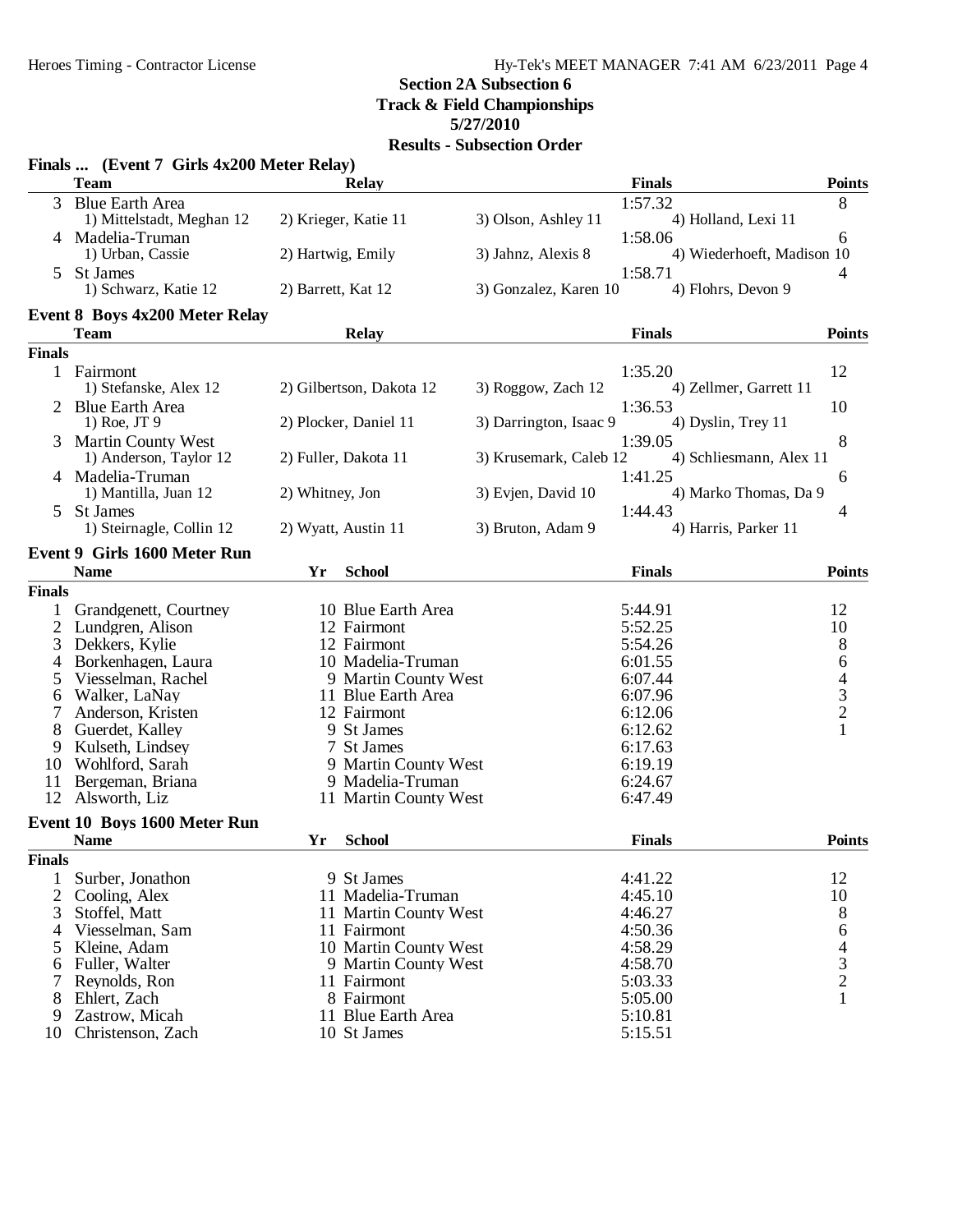|                     | Finals  (Event 10 Boys 1600 Meter Run)          |                                    |                        |                                 |                |
|---------------------|-------------------------------------------------|------------------------------------|------------------------|---------------------------------|----------------|
|                     | <b>Name</b>                                     | ${\bf Yr}$<br><b>School</b>        |                        | <b>Finals</b>                   | <b>Points</b>  |
| 11                  | Martinez, Landon                                | 7 Madelia-Truman                   |                        | 5:16.60                         |                |
| 12                  | Colon, Eric                                     | 10 Madelia-Truman                  |                        | 5:21.12                         |                |
| 13                  | Soto, Richie                                    | 9 St James                         |                        | 5:21.59                         |                |
| 14                  | Stefanik, Matej                                 | 11 Ghec/Ml                         |                        | 5:23.20                         |                |
|                     | Event 11 Girls 4x100 Meter Relay<br><b>Team</b> | <b>Relay</b>                       |                        | <b>Finals</b>                   | <b>Points</b>  |
| <b>Finals</b>       |                                                 |                                    |                        |                                 |                |
|                     | 1 Martin County West                            |                                    |                        | 52.20                           | 12             |
|                     | 1) Knaak, Sarah 12                              | 2) Holtz, Hailey 9                 | 3) Lange, Libbie 9     | 4) Olson, Taylor 11             |                |
|                     | <b>Blue Earth Area</b>                          |                                    |                        | 53.13                           | 10             |
|                     | 1) Mittelstadt, Meghan 12                       | 2) Hoyt, Annemarie 10              | 3) Olson, Ashley 11    | 4) Holland, Lexi 11             |                |
| 3                   | St James                                        |                                    |                        | 53.77                           | 8              |
|                     | 1) Nordby, Michaela 9                           | 2) Barrett, Kat 12                 | 3) Schwarz, Katie 12   | 4) Brandts, Briana 11           |                |
|                     | 4 Fairmont                                      |                                    |                        | 54.40                           | 6              |
|                     | 1) Rosenberg, Morgan 8                          | 2) Boehne, April 10                | 3) Sandoz, Kelly 12    | 4) Harris, Tori 10              |                |
| 5                   | Madelia-Truman                                  |                                    |                        | 56.82                           | 4              |
|                     | 1) Jahnz, Alexis 8                              | 2) Wendt, Bailey 12                | 3) Feis, Jordan 12     | 4) Hartwig, Emily               |                |
|                     | <b>Event 12 Boys 4x100 Meter Relay</b>          |                                    |                        |                                 |                |
|                     | <b>Team</b>                                     | <b>Relay</b>                       |                        | <b>Finals</b>                   | <b>Points</b>  |
| <b>Finals</b>       |                                                 |                                    |                        |                                 |                |
|                     | 1 Fairmont                                      |                                    |                        | 45.04                           | 12             |
|                     | 1) Stefanske, Alex 12                           | 2) Gilbertson, Dakota 12           | 3) Roggow, Zach 12     | 4) Schultz, Adam 10             |                |
|                     | 2 Blue Earth Area                               |                                    |                        | 45.82                           | 10             |
|                     | 1) Tvedten, Zach 11                             | 2) Plocker, Daniel 11              | 3) Darrington, Isaac 9 | 4) Lee, Nick 12                 |                |
| 3                   | <b>St James</b>                                 |                                    |                        | 46.22                           | 8              |
|                     | 1) Alvarado, Giovanni 10                        | 2) Hildebrandt, Ethan 12           | 3) Hutchins, Dillan 11 | 4) Tuura, Paul 12               |                |
|                     | 4 Martin County West                            |                                    |                        | 47.70                           | 6              |
|                     | 1) Anderson, Taylor 12                          | 2) Henning, Jeff 12                | 3) Fuller, Dakota 11   | 4) Schliesmann, Alex 11         |                |
| 5.                  | Ghec/Ml                                         |                                    |                        | 49.02                           | 4              |
|                     | 1) Johanson, Dustin 10                          | 2) Fisher, Alan 11                 | 3) Kristenson, Kole 11 | 4) Martin, Brandon 9            |                |
|                     | 6 Madelia-Truman<br>1) Rodriguez, Chris 10      | 2) Mantilla, Juan 12               | 3) Whitney, Jon        | 50.09<br>4) Evjen, David 10     | 3              |
|                     |                                                 |                                    |                        |                                 |                |
|                     | Event 13 Girls 400 Meter Dash                   |                                    |                        |                                 |                |
|                     | <b>Name</b>                                     | Yr<br><b>School</b>                |                        | H#<br><b>Finals</b>             | <b>Points</b>  |
| <b>Finals</b>       |                                                 |                                    |                        |                                 |                |
|                     | Hassing, Kate                                   | 12 Blue Earth Area                 |                        | 60.99<br>$\overline{2}$         | 12             |
| 2                   | Wagner, Rylee                                   | 11 Blue Earth Area                 |                        | 62.97                           | 10             |
| 3<br>$\overline{4}$ | Kluver, Jessica                                 | 8 Martin County West<br>9 St James |                        | $\frac{2}{2}$<br>63.69<br>65.31 | 8              |
| 5                   | Hurley, Emily<br>Thiesse, Tracy                 | 9 Fairmont                         |                        | 66.24                           | 6<br>4         |
| 6                   | Tetzlaff, Frannie                               | 7 Blue Earth Area                  |                        | $\frac{2}{2}$<br>67.06          | 3              |
| 7                   | Daniel, Taylor                                  | 10 Fairmont                        |                        | $\overline{c}$<br>67.35         | $\overline{2}$ |
| 8                   | Thompson, Katie                                 | 7 Madelia-Truman                   |                        | 68.07<br>$\mathbf{1}$           | 1              |
| 9                   | Wiederhoeft, Madison                            | 10 Madelia-Truman                  |                        | 2<br>68.62                      |                |
| 10                  | Posivio, Naomi                                  | 11 Martin County West              |                        | 70.15<br>1                      |                |
| 11                  | Hagen, Jen                                      | 9 Martin County West               |                        | 72.11<br>1                      |                |
| 12                  | Hendrickson, Katie                              | 11 Fairmont                        |                        | 72.96<br>1                      |                |
| 13                  | Vite, Kenia                                     | 10 St James                        |                        | 1:20.20<br>1                    |                |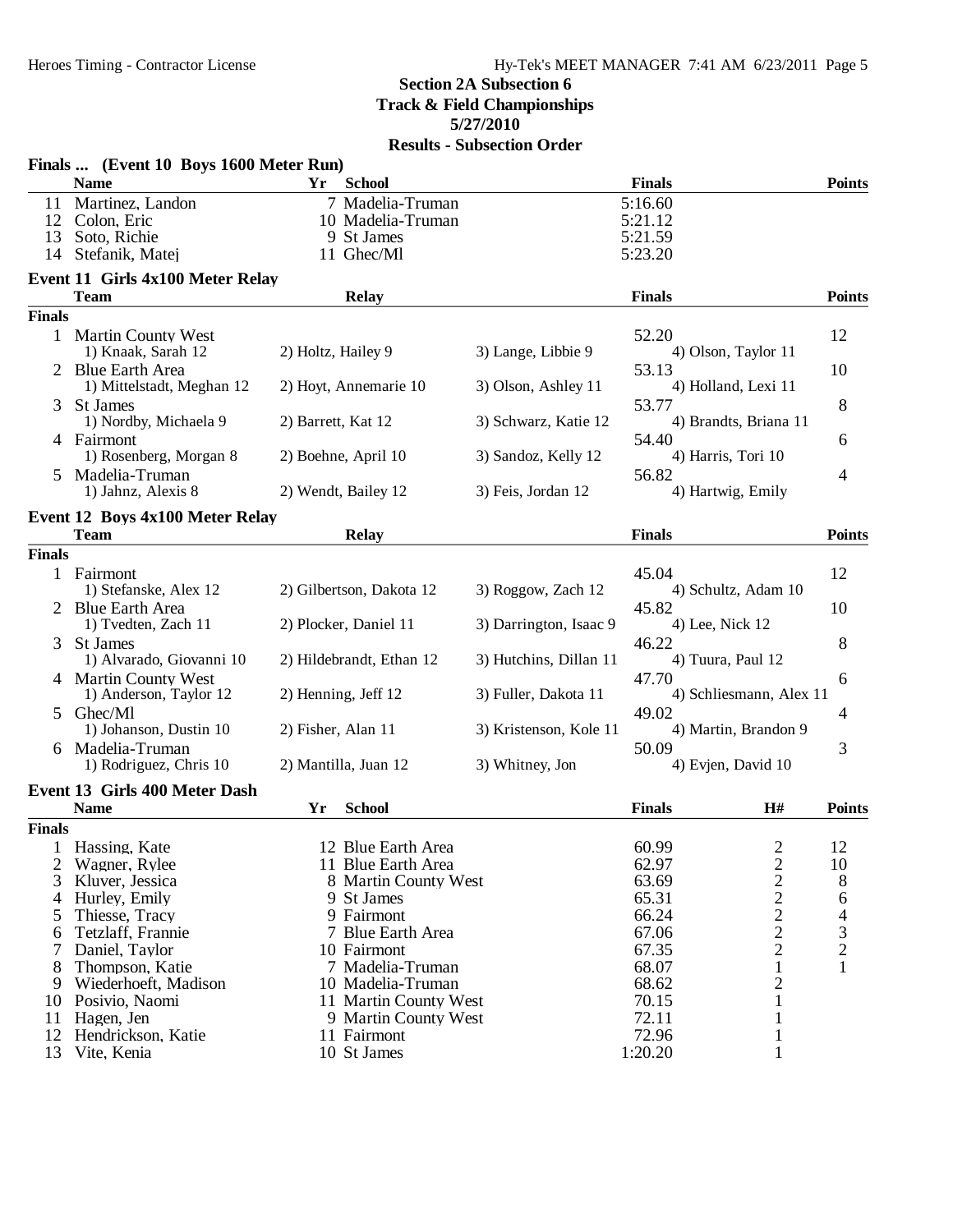|                | Event 14 Boys 400 Meter Dash                           |    |                       |               |                                            |                |
|----------------|--------------------------------------------------------|----|-----------------------|---------------|--------------------------------------------|----------------|
|                | <b>Name</b>                                            | Yr | <b>School</b>         | <b>Finals</b> | H#                                         | <b>Points</b>  |
| <b>Finals</b>  |                                                        |    |                       |               |                                            |                |
| 1              | Schultz, Adam                                          |    | 10 Fairmont           | 52.23         |                                            | 12             |
| $\overline{2}$ | Botzet, Jeremy                                         |    | 11 Fairmont           | 54.88         | $\begin{array}{c} 2 \\ 2 \\ 2 \end{array}$ | 10             |
| 3              | Roggow, Nick                                           |    | 8 Fairmont            | 54.97         |                                            | 8              |
| 4              | Marquez, Carlos                                        |    | 9 St James            | 55.30         |                                            | 6              |
| 5              | Marko Thomas, Da                                       |    | 9 Madelia-Truman      | 55.70         | $\overline{c}$                             | 4              |
| 6              | Olson, Jacob                                           |    | 10 Blue Earth Area    | 55.85         | $\overline{c}$                             | 3              |
| 7              | Bruton, Adam                                           |    | 9 St James            | 57.07         | $\mathbf 1$                                | $\overline{c}$ |
| 8              | Poppe, Bryan                                           |    | 11 Martin County West | 57.39         | $\overline{c}$                             | 1              |
| 9              | Cook, Wes                                              |    | 7 Martin County West  | 58.00         | $\mathbf{1}$                               |                |
| 10             | Olson, Taylor                                          |    | 9 Blue Earth Area     | 58.22         | $\overline{c}$                             |                |
| 11             | Cassias, Michael                                       |    | 9 Martin County West  | 62.91         | $\mathbf{1}$                               |                |
|                | 12 Wiehe, Tanner                                       |    | 9 Madelia-Truman      | 67.26         | $\mathbf{1}$                               |                |
| 13             | Dominguez, Joe                                         |    | 7 St James            | 67.54         | $\mathbf{1}$                               |                |
|                |                                                        |    |                       |               |                                            |                |
|                | <b>Event 15 Girls 300 Meter Hurdles</b><br><b>Name</b> | Yr | <b>School</b>         | <b>Finals</b> | $\mathbf{H}$ #                             | <b>Points</b>  |
| <b>Finals</b>  |                                                        |    |                       |               |                                            |                |
|                |                                                        |    |                       |               |                                            |                |
|                | 1 Hitchcock, Mary                                      |    | 12 Fairmont           | 47.17         | $\overline{c}$                             | 12             |
|                | 2 Hagedorn, Marissia                                   |    | 10 Blue Earth Area    | 49.17         | $\frac{2}{2}$                              | 10             |
| 3              | Thompson, Cassie                                       |    | 9 Blue Earth Area     | 49.91         |                                            | 8              |
| 4              | Kloeckner, Ashley                                      |    | 10 Fairmont           | 52.29         | $\frac{2}{2}$                              | 6              |
| 5              | Moeller, Laura                                         |    | 12 Fairmont           | 53.38         |                                            | 4              |
| 6              | Schultz, Megan                                         |    | 12 Martin County West | 53.79         |                                            | $\mathfrak{Z}$ |
| 7              | Halvorson, Sierra                                      |    | 8 Blue Earth Area     | 54.91         | $\overline{c}$                             | $\overline{2}$ |
| 8              | Ramirez, Maggie                                        |    | 10 St James           | 57.71         | $\overline{2}$                             | $\mathbf{1}$   |
| 9              | Ringnell, Lexy                                         |    | 7 Martin County West  | 63.14         | 1                                          |                |
| 10             | Bergeman, Briana                                       |    | 9 Madelia-Truman      | 64.50         | 1                                          |                |
|                | <b>Event 16 Boys 300 Meter Hurdles</b>                 |    |                       |               |                                            |                |
|                | <b>Name</b>                                            | Yr | <b>School</b>         | <b>Finals</b> | H#                                         | <b>Points</b>  |
| <b>Finals</b>  |                                                        |    |                       |               |                                            |                |
|                | 1 Carr, Nathan                                         |    | 12 Blue Earth Area    | 41.88         | $\overline{c}$                             | 12             |
|                | 2 McMurtry, Justin                                     |    | 11 Fairmont           | 43.15         |                                            | 10             |
| 3              | Hutchins, Dillan                                       |    | 11 St James           | 43.43         | $\frac{2}{2}$                              | 8              |
| 4              | Quade, Ranier                                          |    | 10 Fairmont           | 43.63         |                                            | 6              |
| 5              | Heuer, Ryan                                            |    | 10 Fairmont           | 44.93         | $\frac{2}{2}$                              | 4              |
| 6              | Plocker, Steven                                        |    | 9 Blue Earth Area     | 49.22         |                                            | $\mathfrak{Z}$ |
| 7              | Henning, Jeff                                          |    | 12 Martin County West | 50.24         |                                            | $\overline{c}$ |
| 8              | Nelson, Derek                                          |    | 12 St James           | 50.52         | $\overline{2}$                             | 1              |
| 9              | Collier, Mason                                         |    | 9 St James            | 50.61         | $\mathbf{1}$                               |                |
| 10             | Hagedorn, Travis                                       |    | 11 Blue Earth Area    | 51.74         | 1                                          |                |
| 11             | Martinez, Landon                                       |    | 7 Madelia-Truman      | 55.30         | $\mathbf{1}$                               |                |
| 12             | Sparks, Dan                                            |    | 8 Martin County West  | 56.72         | 1                                          |                |
| 13             | Bergeman, Abraham                                      |    | 7 Madelia-Truman      | 68.28         | $\mathbf{1}$                               |                |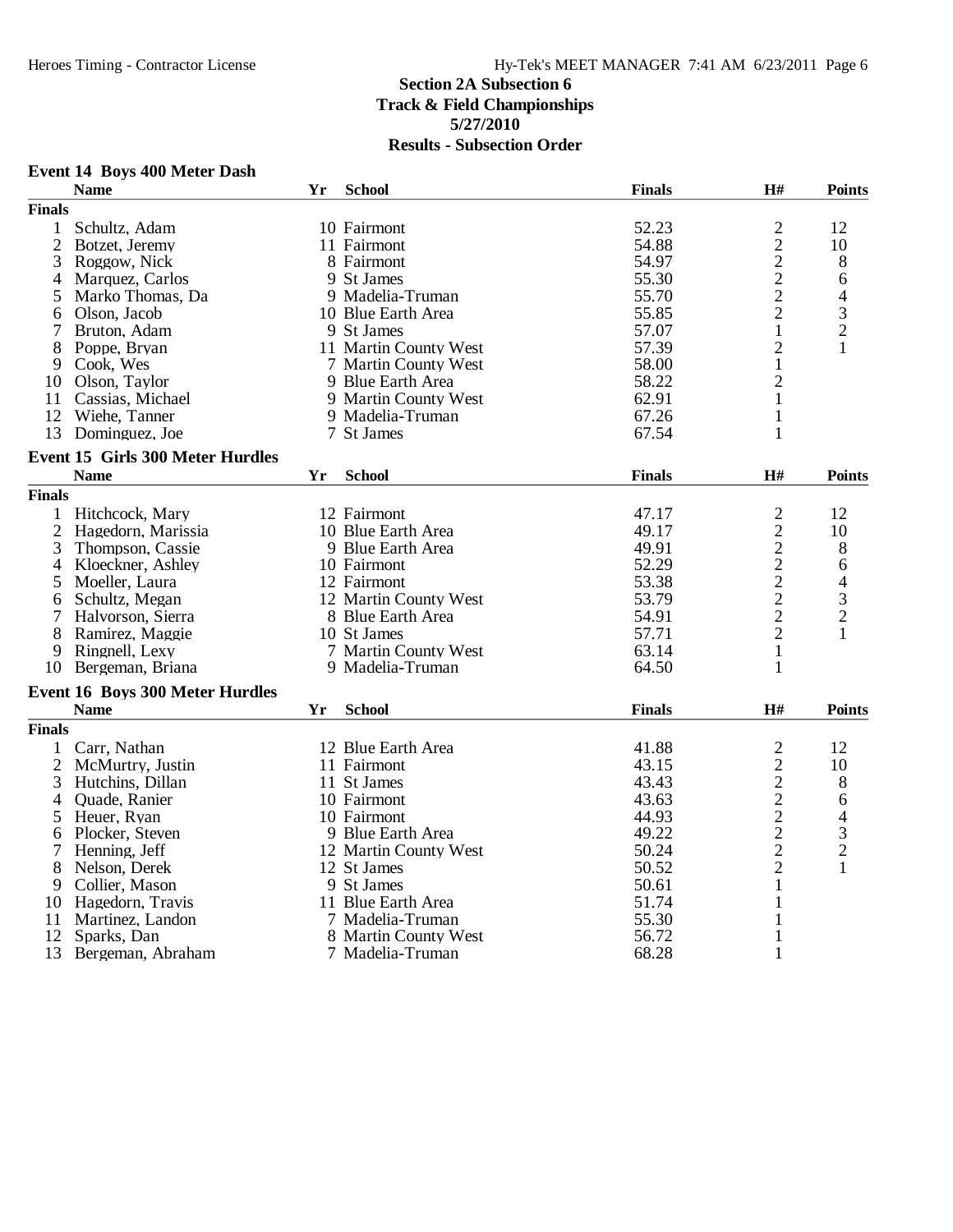|                | <b>Event 17 Girls 800 Meter Run</b>        |    |                       |                |                              |                |
|----------------|--------------------------------------------|----|-----------------------|----------------|------------------------------|----------------|
|                | <b>Name</b>                                | Yr | <b>School</b>         | <b>Finals</b>  | H#                           | <b>Points</b>  |
| <b>Finals</b>  |                                            |    |                       |                |                              |                |
| $\mathbf{1}$   | Riley, Jami                                |    | 12 Fairmont           | 2:24.58        | $\overline{c}$               | 12             |
| $\overline{2}$ | Zaharia, Emily                             |    | 8 Madelia-Truman      | 2:24.88        | $\sqrt{2}$                   | 10             |
| 3              | Hurley, Erin                               |    | 9 St James            | 2:30.16        |                              | 8              |
| 4              | Hamp, Laura                                |    | 11 Fairmont           | 2:32.73        | $\frac{2}{2}$                | 6              |
| 5              | Bloomquist, Madison                        |    | 11 Martin County West | 2:42.88        | $\overline{2}$               | 4              |
| 6              | Anthony, Maylen                            |    | 10 Fairmont           | 2:43.67        | $\overline{2}$               | 3              |
| 7              | Maloney, Cleo                              |    | 9 Madelia-Truman      | 2:44.65        | $\overline{c}$               | $\overline{c}$ |
| 8              | Olsen, Kaitlyn                             |    | 7 Blue Earth Area     | 2:44.99        | $\sqrt{2}$                   | $\mathbf{1}$   |
| 9              | Anderson, Emi                              |    | 11 Martin County West | 2:49.19        | $\mathbf{1}$                 |                |
| 10             | Olson, Mattie                              |    | 12 Martin County West | 2:50.91        | 1                            |                |
|                | 11 Lindquist, Megan                        |    | 10 St James           | 2:56.20        | 1                            |                |
|                | 12 Krussow, Rebekah                        |    | 7 Blue Earth Area     | 3:00.38        | 1                            |                |
|                |                                            |    |                       |                |                              |                |
|                | Event 18 Boys 800 Meter Run<br><b>Name</b> | Yr | <b>School</b>         | <b>Finals</b>  | H#                           | <b>Points</b>  |
| <b>Finals</b>  |                                            |    |                       |                |                              |                |
| 1              | Hamperl, Jonas                             |    | 11 Blue Earth Area    | 2:05.74        |                              | 12             |
| $\overline{2}$ |                                            |    | 11 Fairmont           | 2:07.86        | $\overline{c}$<br>$\sqrt{2}$ | 10             |
|                | Riley, Robby                               |    |                       |                |                              |                |
| 3              | Hanson, Kevin                              |    | 10 Fairmont           | 2:10.96        | $\sqrt{2}$                   | 8              |
| 4              | Leal, Lee                                  |    | 10 Madelia-Truman     | 2:11.74        | $\sqrt{2}$                   | 6              |
| 5              | Woratschka, James                          |    | 11 St James           | 2:12.03        | $\overline{2}$               | 4              |
| 6              | Arndt, Caleb                               |    | 10 Madelia-Truman     | 2:13.44        | $\overline{c}$               | 3              |
| 7              | Carreon, Issac                             |    | 9 St James            | 2:17.74        | $\mathbf{1}$                 | $\overline{c}$ |
| 8              | Vasquez, Abi                               |    | 12 Blue Earth Area    | 2:18.89        | $\mathbf{1}$                 | 1              |
| 9              | Krusemark, Caleb                           |    | 12 Martin County West | 2:20.84        | $\mathbf{2}$                 |                |
| 10             | Cook, Cody                                 |    | 9 Martin County West  | 2:24.74        | $\mathbf{1}$                 |                |
| 11             | Schultz, Preston                           |    | 12 Fairmont           | 2:27.02        | $\mathbf{1}$                 |                |
| 12             | Brockman, Dylan                            |    | 7 Martin County West  | 2:30.70        | 1                            |                |
| 13             | Hanson, Cody                               |    | 9 St James            | 2:42.22        | 1                            |                |
| 14             | Kilian, Zach                               |    | 10 Madelia-Truman     | 2:47.94        | 1                            |                |
|                | Event 19 Girls 200 Meter Dash              |    |                       |                |                              |                |
|                | <b>Name</b>                                | Yr | <b>School</b>         | <b>Prelims</b> | H#                           |                |
|                | <b>Preliminaries</b>                       |    |                       |                |                              |                |
|                | Rosenberg, Morgan                          |    | 8 Fairmont            | 27.96 Q        | $\mathfrak{2}$               |                |
| 2              | Brandts, Briana                            |    | 11 St James           | 28.73 Q        | $\mathbf{1}$                 |                |
| 3              | Daniel, Taylor                             |    | 10 Fairmont           | 29.15 Q        | $\mathbf{2}$                 |                |
| 4              | Tumbleson, Taryn                           |    | 7 Martin County West  | 29.45 Q        | $\mathbf{1}$                 |                |
| 5              | Thompson, Katie                            |    | 7 Madelia-Truman      | 29.19 q        | $\overline{c}$               |                |
| 6              | Smith, Autumn                              |    | 8 Martin County West  | $29.67$ q      | $\overline{2}$               |                |
|                | Wegener, Emily                             |    | 9 Fairmont            | $29.67$ q      | 1                            |                |
| 8              | Fenske, Mara                               |    | 9 Blue Earth Area     | 30.91 q        | 1                            |                |
|                | 9 Carr, Nicole                             |    | 10 Blue Earth Area    | 31.06          | 1                            |                |
|                | 10 Determan, MacKenzie                     |    | 11 Blue Earth Area    | 31.60          | $\overline{c}$               |                |
| 11             | Miles, Lexi                                |    | 9 St James            | 32.15          | $\mathbf{2}$                 |                |
| 12             | Webber, Ashley                             |    | 11 Martin County West | 32.59          | $\mathfrak{2}$               |                |
| 13             | Thoeny, Kaela                              |    | 9 Madelia-Truman      | 32.96          | $\mathbf{1}$                 |                |
|                |                                            |    |                       |                |                              |                |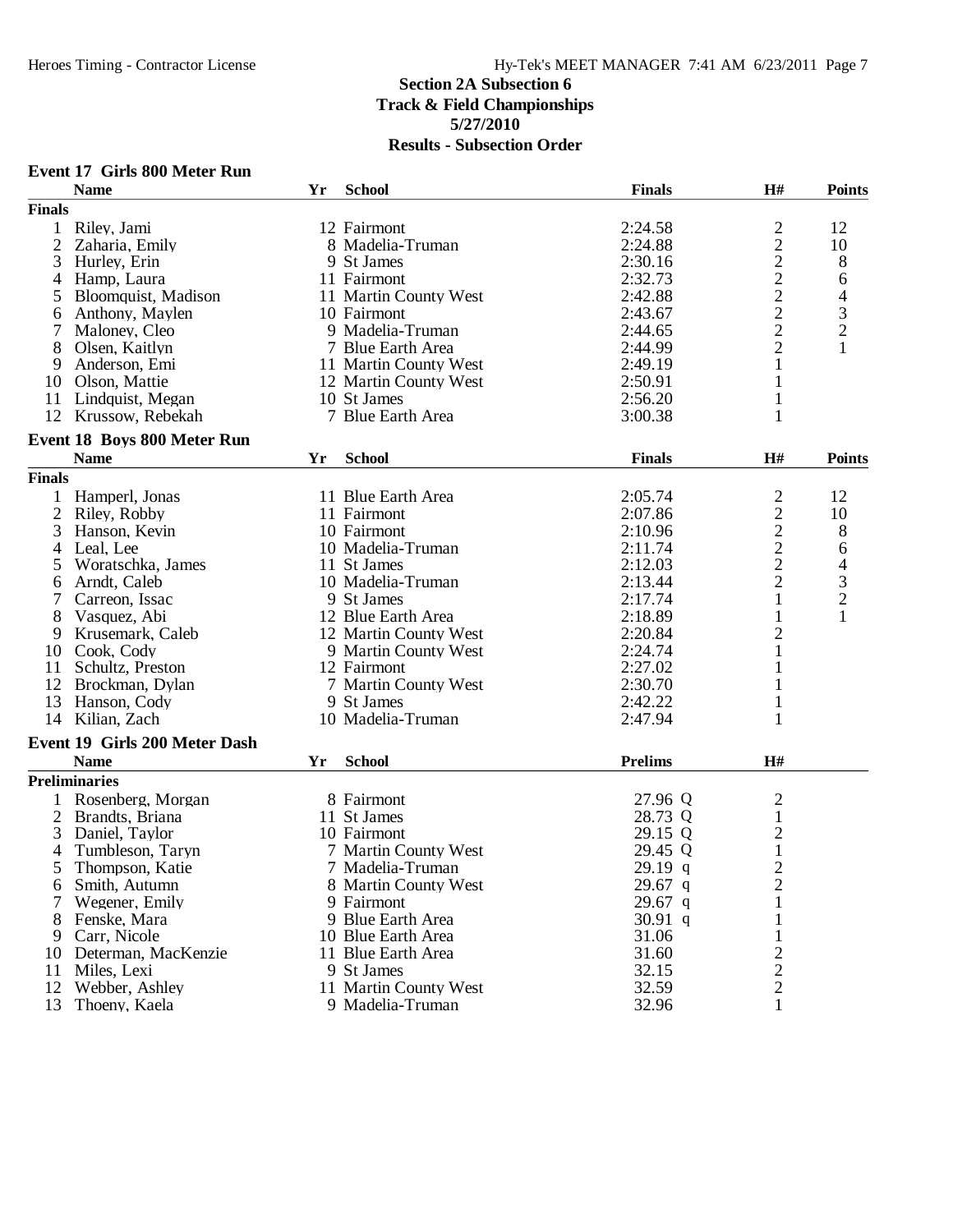**5/27/2010**

|                | Preliminaries  (Event 19 Girls 200 Meter Dash) |    |                       |                |                         |               |
|----------------|------------------------------------------------|----|-----------------------|----------------|-------------------------|---------------|
|                | <b>Name</b>                                    |    | Yr School             | <b>Prelims</b> | H#                      |               |
|                | 14 Lenz, Noemi                                 |    | 10 St James           | 33.39          | $\mathbf{1}$            |               |
|                | 15 Colon, Melody                               |    | 7 Madelia-Truman      | 33.73          | $\mathbf{1}$            |               |
|                | <b>Event 19 Girls 200 Meter Dash</b>           |    |                       |                |                         |               |
|                | <b>Name</b>                                    | Yr | <b>School</b>         | <b>Finals</b>  |                         | <b>Points</b> |
| <b>Finals</b>  |                                                |    |                       |                |                         |               |
| $\mathbf{1}$   | Brandts, Briana                                |    | 11 St James           | 27.61          |                         | 12            |
| 2              | Rosenberg, Morgan                              |    | 8 Fairmont            | 28.00          |                         | 10            |
| 3              | Tumbleson, Taryn                               |    | 7 Martin County West  | 28.90          |                         |               |
| 4              | Thompson, Katie                                |    | 7 Madelia-Truman      | 29.12          |                         |               |
| 5              | Smith, Autumn                                  |    | 8 Martin County West  | 29.62          |                         |               |
| 6              | Wegener, Emily                                 |    | 9 Fairmont            | 29.70          |                         |               |
| 7              | Daniel, Taylor                                 |    | 10 Fairmont           | 30.11          |                         |               |
| 8              | Fenske, Mara                                   |    | 9 Blue Earth Area     | 30.77          |                         | 864321        |
|                |                                                |    |                       |                |                         |               |
|                | Event 20 Boys 200 Meter Dash<br><b>Name</b>    | Yr | <b>School</b>         | <b>Prelims</b> | H#                      |               |
|                | <b>Preliminaries</b>                           |    |                       |                |                         |               |
| $\mathbf{1}$   | Kick, Seth                                     |    | 11 Madelia-Truman     | 24.03 Q        | $\mathbf{1}$            |               |
| 2              | Stefanske, Alex                                |    | 12 Fairmont           | 24.29 Q        | $\overline{c}$          |               |
| 3              | Martin, Brandon                                |    | 9 Ghec/Ml             | 24.72 Q        | $\mathbf{1}$            |               |
|                |                                                |    | 11 St James           | 25.09 Q        |                         |               |
| 4              | Harris, Parker                                 |    |                       |                | $\overline{c}$          |               |
| 5              | Zierke, Kysten                                 |    | 8 Blue Earth Area     | $24.95$ q      | $\,1$                   |               |
| 6              | Roe, JT                                        |    | 9 Blue Earth Area     | $25.32$ q      | $\frac{2}{2}$           |               |
| 7              | Schlomann, Payton                              |    | 9 Fairmont            | $25.52$ q      |                         |               |
| 8              | Beattie, Nick                                  |    | 9 Blue Earth Area     | $25.53$ q      |                         |               |
| 9              | Steirnagle, Collin                             |    | 12 St James           | 25.74          | $\mathbf{1}$            |               |
| 10             | Fuller, Dakota                                 |    | 11 Martin County West | 25.82          | $\overline{c}$          |               |
| 11             | Cook, Wes                                      |    | 7 Martin County West  | 26.64          | $\,1$                   |               |
| 12             | Henrich, Justin                                |    | 9 St James            | 26.81          | $\overline{\mathbf{c}}$ |               |
| 13             | Cassias, Michael                               |    | 9 Martin County West  | 27.49          | $\mathbf{1}$            |               |
|                | Event 20 Boys 200 Meter Dash                   |    |                       |                |                         |               |
|                | <b>Name</b>                                    | Yr | <b>School</b>         | <b>Finals</b>  |                         | <b>Points</b> |
| <b>Finals</b>  |                                                |    |                       |                |                         |               |
| 1              | Kick, Seth                                     |    | 11 Madelia-Truman     | 23.72          |                         | 12            |
| $\overline{2}$ | Stefanske, Alex                                |    | 12 Fairmont           | 23.94          |                         | 10            |
| 3              | Roe, JT                                        |    | 9 Blue Earth Area     | 24.40          |                         | 8             |
| 4              | Martin, Brandon                                |    | 9 Ghec/Ml             | 24.60          |                         | 6             |
| 5.             | Harris, Parker                                 |    | 11 St James           | 24.91          |                         |               |
| 6              | Zierke, Kysten                                 |    | 8 Blue Earth Area     | 25.09          |                         | $\frac{4}{3}$ |
|                | Beattie, Nick                                  |    | 9 Blue Earth Area     | 25.30          |                         |               |
| 8              | Schlomann, Payton                              |    | 9 Fairmont            | 25.61          |                         |               |
|                | <b>Event 21 Girls 3200 Meter Run</b>           |    |                       |                |                         |               |
|                | <b>Name</b>                                    | Yr | <b>School</b>         | <b>Finals</b>  |                         | <b>Points</b> |
| <b>Finals</b>  |                                                |    |                       |                |                         |               |
| $\mathbf{1}$   | Friese, Lauren                                 |    | 10 Fairmont           | 11:33.06       |                         | 12            |
| 2              | Bowers, Cheyanne                               |    | 10 St James           | 11:51.98       |                         | 10            |
| 3              | Arndt, Danielle                                |    | 7 Madelia-Truman      | 12:47.16       |                         | 8             |
|                |                                                |    |                       |                |                         |               |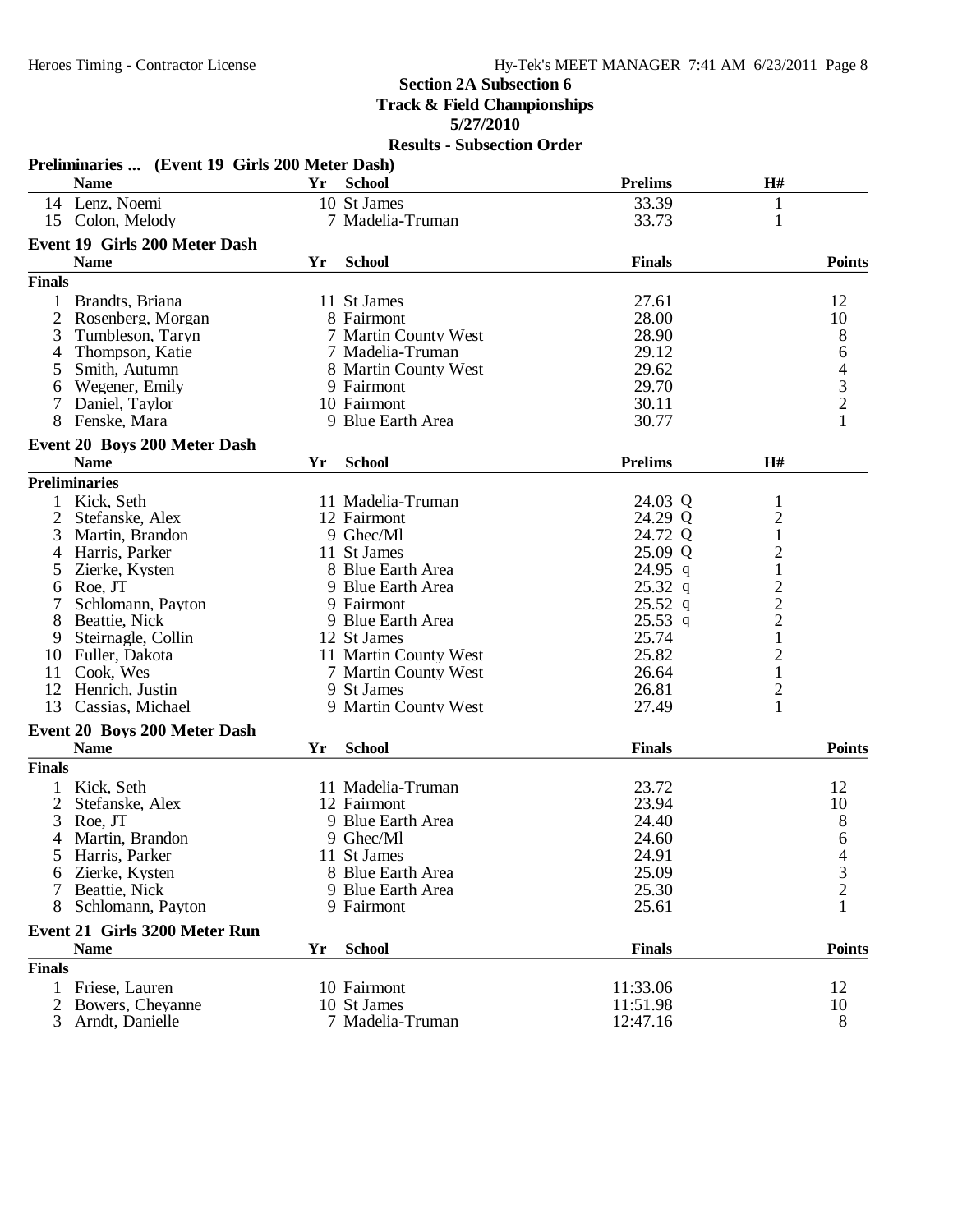**5/27/2010**

|                | Finals  (Event 21 Girls 3200 Meter Run)     |                   |                          |                         |                                                 |                                            |
|----------------|---------------------------------------------|-------------------|--------------------------|-------------------------|-------------------------------------------------|--------------------------------------------|
|                | <b>Name</b>                                 | Yr                | <b>School</b>            |                         | <b>Finals</b>                                   | <b>Points</b>                              |
|                | 4 Haslip, Sophie                            |                   | 11 Madelia-Truman        |                         | 13:03.38                                        | 6                                          |
| 5              | Viesselman, Rachel                          |                   | 9 Martin County West     |                         | 13:12.98                                        | $\overline{4}$                             |
| 6              | Warmka, Mandy                               |                   | 12 Blue Earth Area       |                         | 13:17.74                                        | $\frac{3}{2}$                              |
|                | Lundgren, Alison                            |                   | 12 Fairmont              |                         | 13:49.80                                        |                                            |
| 8              | Anderson, Kristen                           |                   | 12 Fairmont              |                         | 14:07.90                                        | $\mathbf{1}$                               |
| 9              | Olson, Signe                                |                   | 7 Blue Earth Area        |                         | 14:40.25                                        |                                            |
|                | Event 22 Boys 3200 Meter Run<br><b>Name</b> | Yr                | <b>School</b>            |                         | <b>Finals</b>                                   | <b>Points</b>                              |
| <b>Finals</b>  |                                             |                   |                          |                         |                                                 |                                            |
| $\mathbf{1}$   | Stoffel, Matt                               |                   | 11 Martin County West    |                         | 10:27.54                                        | 12                                         |
| $\overline{2}$ | Fuller, Walter                              |                   | 9 Martin County West     |                         | 10:57.53                                        | 10                                         |
| 3              | Wagner, Jake                                |                   | 10 Blue Earth Area       |                         | 11:07.86                                        | 8                                          |
| 4              | Arndt, Josh                                 |                   | 12 Madelia-Truman        |                         | 11:13.61                                        | 6                                          |
| 5              | Kloeckner, Patrick                          |                   | 12 Fairmont              |                         | 11:33.54                                        |                                            |
| 6              | Hamp, Robert                                |                   | 9 Fairmont               |                         | 12:09.58                                        | $\begin{array}{c} 4 \\ 3 \\ 2 \end{array}$ |
| 7              | Sovell, Christian                           |                   | 10 Fairmont              |                         | 12:18.08                                        |                                            |
| 8              | Alleven, Jesse                              |                   | 9 Blue Earth Area        |                         | 12:19.56                                        | $\mathbf{1}$                               |
| 9              | Bergeman, Abraham                           |                   | 7 Madelia-Truman         |                         | 12:49.00                                        |                                            |
| 10             | Smith, Dan                                  |                   | 9 Martin County West     |                         | 13:03.89                                        |                                            |
| 11             | Goraczkowski, Alvin                         |                   | 11 Blue Earth Area       |                         | 13:17.85                                        |                                            |
| 12             | Vasquez, JJ                                 |                   | 12 Madelia-Truman        |                         | 13:35.35                                        |                                            |
|                | Event 23 Girls 4x400 Meter Relay            |                   |                          |                         |                                                 |                                            |
|                | <b>Team</b>                                 |                   | <b>Relay</b>             |                         | <b>Finals</b>                                   | <b>Points</b>                              |
| <b>Finals</b>  |                                             |                   |                          |                         |                                                 |                                            |
|                | 1 Blue Earth Area                           |                   |                          |                         | 4:09.71                                         | 12                                         |
|                | 1) Wagner, Rylee 11                         |                   | 2) Warmka, Sara 10       |                         | 3) Grandgenett, Courtney 10 4) Hassing, Kate 12 |                                            |
|                | 2 Fairmont                                  |                   |                          |                         | 4:10.61                                         | 10                                         |
|                | 1) Strauser, Jayme 11                       |                   | 2) Thiesse, Tracy 9      | 3) Riley, Jami 12       | 4) Hitchcock, Mary 12                           |                                            |
| 3              | <b>St James</b>                             |                   |                          |                         | 4:35.41                                         | 8                                          |
|                | 1) Hurley, Emily 9                          | 2) Hurley, Erin 9 |                          | 3) Tonsager, Liana 9    | 4) Flohrs, Devon 9                              |                                            |
|                | 4 Madelia-Truman                            |                   |                          |                         | 4:35.43                                         | 6                                          |
|                | 1) Zaharia, Emily 8                         |                   | 2) Borkenhagen, Laura 10 | 3) Haslip, Sophie 11    | 4) Urban, Cassie                                |                                            |
|                | 5 Martin County West                        |                   |                          |                         | 4:45.83                                         | 4                                          |
|                | 1) Kluver, Jessica 8                        |                   | 2) Posivio, Naomi 11     | 3) Viesselman, Rachel 9 | 4) Hagen, Jen 9                                 |                                            |
|                | <b>Event 24 Boys 4x400 Meter Relay</b>      |                   |                          |                         |                                                 |                                            |
|                | <b>Team</b>                                 |                   | <b>Relay</b>             |                         | <b>Finals</b>                                   | <b>Points</b>                              |
| Finals         |                                             |                   |                          |                         |                                                 |                                            |
|                | 1 Fairmont                                  |                   |                          |                         | 3:30.75                                         | 12                                         |
|                | 1) Zellmer, Garrett 11                      |                   | 2) Botzet, Jeremy 11     | 3) Koehler, Josh 12     | 4) Schultz, Adam 10                             |                                            |
|                | 2 Blue Earth Area                           |                   |                          |                         | 3:31.61                                         | 10                                         |
|                | 1) Zebedee, Jake 10                         |                   | 2) Hamperl, Jonas 11     | 3) Dyslin, Trey 11      | 4) Carr, Nathan 12                              |                                            |
|                | 3 Madelia-Truman                            |                   |                          |                         | 3:42.25                                         | 8                                          |
|                | 1) Marko Thomas, Da 9                       | 2) Kick, Seth 11  |                          | 3) Whitney, Jon         | 4) Leal, Lee 10                                 |                                            |
|                | 4 St James                                  |                   |                          |                         | 3:46.69                                         |                                            |
|                | 1) Harris, Parker 11                        |                   | 2) Wyatt, Austin 11      | 3) Bruton, Adam 9       | 4) Carreon, Issac 9                             | 6                                          |
|                | <b>Martin County West</b>                   |                   |                          |                         | 3:47.02                                         | 4                                          |
| 5              | 1) Nolte, Jacob 12                          |                   | 2) Poppe, Bryan 11       | 3) Fuller, Walter 9     | 4) Kleine, Adam 10                              |                                            |
|                |                                             |                   |                          |                         |                                                 |                                            |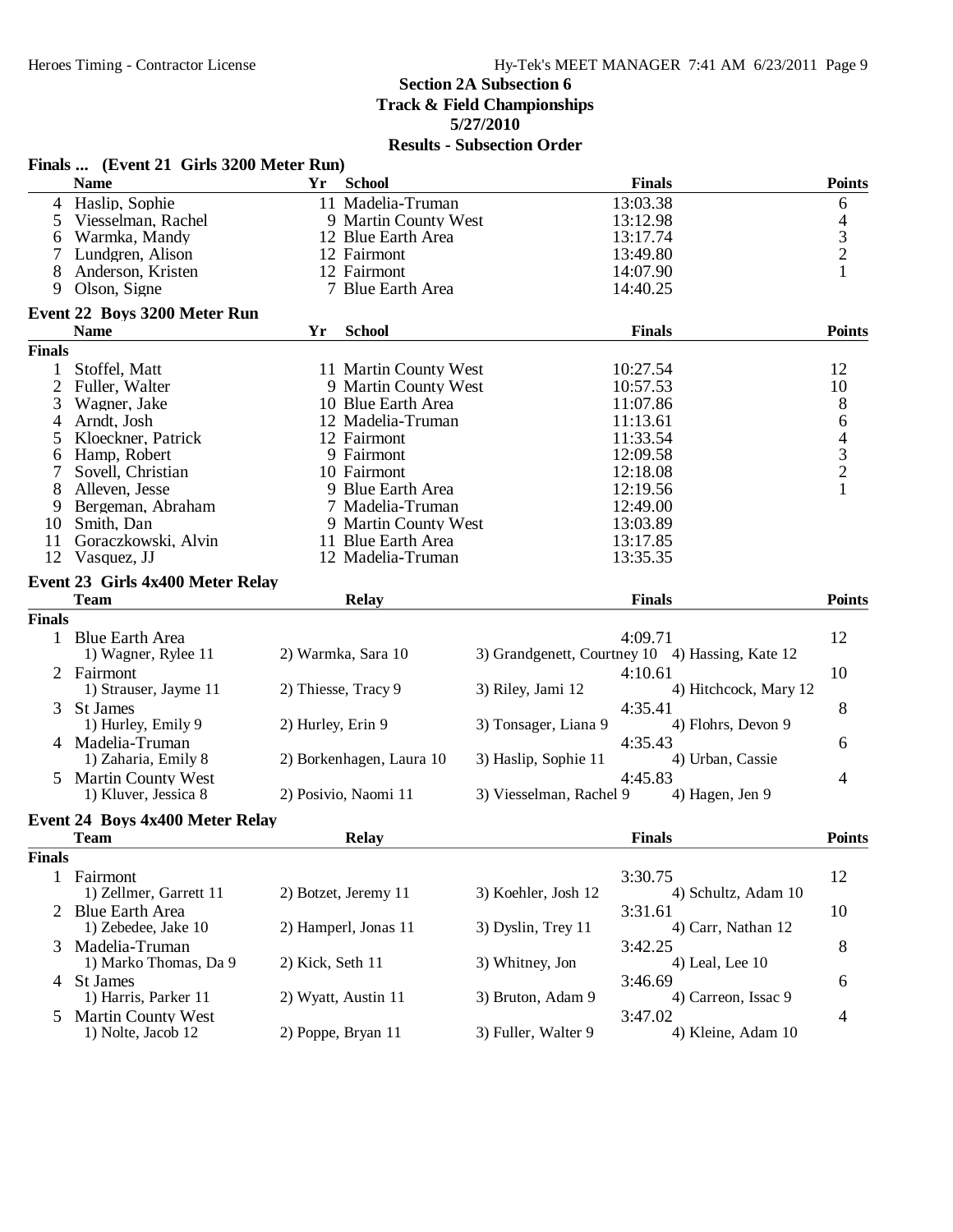|                | <b>Event 25 Girls Long Jump</b><br><b>Name</b> | Yr | <b>School</b>         | <b>Finals</b> | <b>Points</b>                              |
|----------------|------------------------------------------------|----|-----------------------|---------------|--------------------------------------------|
| <b>Finals</b>  |                                                |    |                       |               |                                            |
| $\mathbf{1}$   | Erickson, Linnea                               |    | 12 Fairmont           | 15-08.50      | 12                                         |
| $\overline{2}$ | Bloomquist, Madison                            |    | 11 Martin County West | 14-04.50      | 10                                         |
|                |                                                |    |                       |               |                                            |
| 3              | Thompson, Cassie                               |    | 9 Blue Earth Area     | 14-04.00      | 8                                          |
| 4              | Knaak, Sarah                                   |    | 12 Martin County West | 14-03.75      | 6                                          |
| 5              | Boehne, April                                  |    | 10 Fairmont           | 13-09.00      | $\overline{\mathcal{A}}$                   |
| 6              | Schwarz, Katie                                 |    | 12 St James           | 13-04.00      | $\begin{array}{c} 3 \\ 2 \\ 1 \end{array}$ |
| 7              | Bremer, Aly                                    |    | 11 Ghec/Ml            | 13-03.50      |                                            |
| 8              | Feis, Jordan                                   |    | 12 Madelia-Truman     | 13-03.00      |                                            |
| 9              | Sauck, Rachael                                 |    | 9 Ghec/M1             | 13-01.00      |                                            |
| 10             | Sandoz, Kelly                                  |    | 12 Fairmont           | 12-09.25      |                                            |
| 11             | Tumbleson, Taryn                               |    | 7 Martin County West  | 12-08.00      |                                            |
| 12             | Fenske, Mara                                   |    | 9 Blue Earth Area     | 12-03.00      |                                            |
| 13             | Flohrs, Devon                                  |    | 9 St James            | 12-01.25      |                                            |
| 14             | Maday, Kjersti                                 |    | 11 Ghec/Ml            | 11-08.50      |                                            |
| 15             | Maloney, Cleo                                  |    | 9 Madelia-Truman      | 11-04.75      |                                            |
| 16             | Ringeisen, Katie                               |    | 10 Madelia-Truman     | 11-01.00      |                                            |
|                | <b>Event 26 Boys Long Jump</b>                 |    |                       |               |                                            |
|                | <b>Name</b>                                    | Yr | <b>School</b>         | <b>Finals</b> | <b>Points</b>                              |
| <b>Finals</b>  |                                                |    |                       |               |                                            |
| 1              | Zellmer, Garrett                               |    | 11 Fairmont           | 18-06.50      | 12                                         |
| $\overline{2}$ | Fuller, Dakota                                 |    | 11 Martin County West | 18-05.25      | 10                                         |
| 3              | Olson, Taylor                                  |    | 9 Blue Earth Area     | 18-02.00      | 8                                          |
| 4              | Shanks, Brady                                  |    | 11 Madelia-Truman     | 18-01.25      | 6                                          |
| 5              | Schliesmann, Alex                              |    | 11 Martin County West | 17-07.50      |                                            |
| 6              | Quade, Ranier                                  |    | 10 Fairmont           | 17-04.25      |                                            |
| $\tau$         | Roe, JT                                        |    | 9 Blue Earth Area     | 17-03.50      | $\begin{array}{c} 4 \\ 3 \\ 2 \end{array}$ |
| 8              | Johanson, Dustin                               |    | 10 Ghec/Ml            | 16-07.50      | $\mathbf{1}$                               |
| 9              | Brooks, Casey                                  |    | 11 Fairmont           | 16-05.75      |                                            |
| 10             | Alvarado, Giovanni                             |    | 10 St James           | 16-05.00      |                                            |
| 11             | Beattie, Nick                                  |    | 9 Blue Earth Area     | 16-02.75      |                                            |
| 11             | Stefanik, Matej                                |    | 11 Ghec/Ml            | 16-02.75      |                                            |
| 13             | Marko Thomas, Da                               |    | 9 Madelia-Truman      | 15-11.50      |                                            |
|                | 14 Hanson, Tyler                               |    | 9 St James            | 14-07.25      |                                            |
| 15             | Fisher, Alan                                   |    | 11 Ghec/Ml            | 14-05.00      |                                            |
| 16             | Hernandez, Allan                               |    | 12 St James           | 13-00.00      |                                            |
| ---            | Koehler, Chandler                              |    | 9 Martin County West  | DQ            |                                            |
|                | <b>Event 27 Girls Triple Jump</b>              |    |                       |               |                                            |
|                | <b>Name</b>                                    | Yr | <b>School</b>         | <b>Finals</b> | <b>Points</b>                              |
| <b>Finals</b>  |                                                |    |                       |               |                                            |
| 1              | Hassing, Kate                                  |    | 12 Blue Earth Area    | 35-07.75      | 12                                         |
| 2              | Erickson, Linnea                               |    | 12 Fairmont           | 33-06.00      | 10                                         |
| 3              | Olson, Taylor                                  |    | 11 Martin County West | 33-05.25      | 8                                          |
| 4              | Bearson, Paige                                 |    | 9 Fairmont            | 32-06.25      | 6                                          |
| 5              | Warmka, Sara                                   |    | 10 Blue Earth Area    | 31-10.50      | $\overline{4}$                             |
|                | 6 Moeller, Laura                               |    | 12 Fairmont           | 30-05.00      | 3                                          |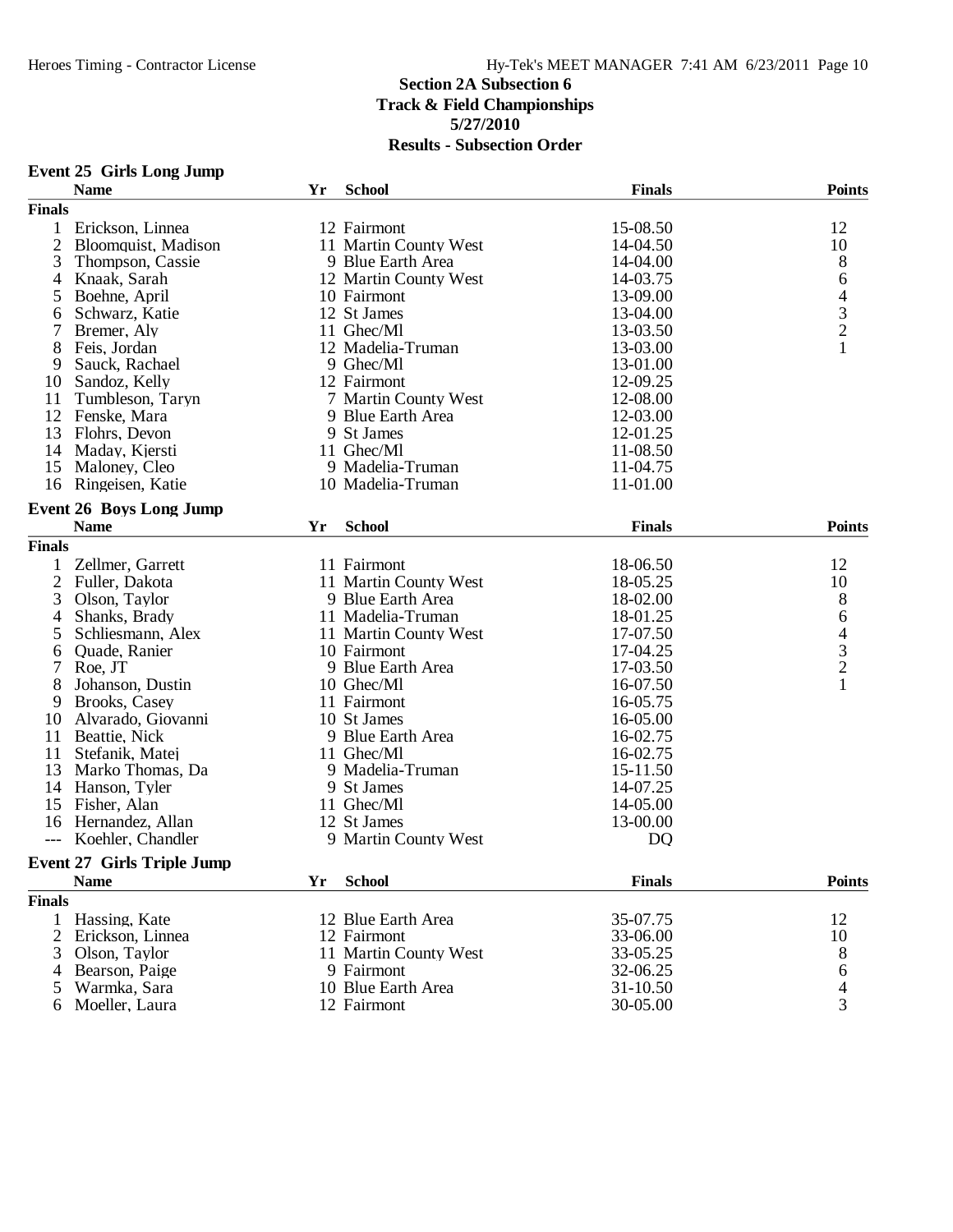|               | Finals  (Event 27 Girls Triple Jump) |    |                       |               |                                            |
|---------------|--------------------------------------|----|-----------------------|---------------|--------------------------------------------|
|               | <b>Name</b>                          | Yr | <b>School</b>         | <b>Finals</b> | <b>Points</b>                              |
| 7             | Aukes, Kelly                         |    | 11 Blue Earth Area    | 29-09.50      | 2                                          |
| 8             | Sauck, Rachael                       |    | 9 Ghec/Ml             | 28-01.50      | $\mathbf{1}$                               |
| 9             | Hagen, Jen                           |    | 9 Martin County West  | 28-00.00      |                                            |
| 10            | Ringnell, Lexy                       |    | 7 Martin County West  | 27-06.00      |                                            |
| 11            | Zaharia, Emily                       |    | 8 Madelia-Truman      | 26-10.00      |                                            |
| 12            | Ringeisen, Katie                     |    | 10 Madelia-Truman     | 26-09.00      |                                            |
| 13            | Mackey, Hanna                        |    | 10 St James           | 26-05.50      |                                            |
|               | <b>Event 28 Boys Triple Jump</b>     |    |                       |               |                                            |
|               | <b>Name</b>                          | Yr | <b>School</b>         | <b>Finals</b> | <b>Points</b>                              |
| <b>Finals</b> |                                      |    |                       |               |                                            |
| $\mathbf{1}$  | Shanks, Brady                        |    | 11 Madelia-Truman     | 40-00.00      | 12                                         |
| 2             |                                      |    |                       | 38-01.00      | 10                                         |
|               | Hutchins, Dillan                     |    | 11 St James           |               |                                            |
| 3             | Flores, Santos                       |    | 11 Blue Earth Area    | 37-08.25      | 8                                          |
| 4             | Plocker, Daniel                      |    | 11 Blue Earth Area    | 37-00.75      | 6                                          |
| 5             | Brooks, Casey                        |    | 11 Fairmont           | 35-11.75      | $\begin{array}{c} 4 \\ 3 \\ 2 \end{array}$ |
| 6             | Olson, Jacob                         |    | 10 Blue Earth Area    | 35-04.25      |                                            |
|               | Bauman, Matt                         |    | 10 Fairmont           | 32-10.50      |                                            |
| 8             | Cook, Cody                           |    | 9 Martin County West  | 32-05.25      | $\mathbf{1}$                               |
| 9             | Nelson, Derek                        |    | 12 St James           | 31-10.00      |                                            |
| 10            | Rettke, Nathan                       |    | 12 Fairmont           | 31-00.00      |                                            |
| 11            | Cassias, Michael                     |    | 9 Martin County West  | 29-09.25      |                                            |
| 12            | Baker, Sam                           |    | 7 Martin County West  | 27-05.75      |                                            |
| 13            | Soto, Richie                         |    | 9 St James            | 27-01.50      |                                            |
|               | <b>Event 29 Girls High Jump</b>      |    |                       |               |                                            |
|               | <b>Name</b>                          | Yr | <b>School</b>         | <b>Finals</b> | <b>Points</b>                              |
| <b>Finals</b> |                                      |    |                       |               |                                            |
| 1             | Bremer, Aly                          |    | 11 Ghec/Ml            | 5-00.00       | 12                                         |
| 2             | Brandts, Briana                      |    | 11 St James           | 5-00.00       | 10                                         |
| 3             | Mortenson, Mariah                    |    | 10 St James           | $4 - 10.00$   | 8                                          |
| 4             | Wagner, Rylee                        |    | 11 Blue Earth Area    | $4 - 10.00$   | 6                                          |
| 5             | Smith, Aziley                        |    | 11 Martin County West | 4-08.00       | 3.50                                       |
| 5             | Lange, Libbie                        |    | 9 Martin County West  | 4-08.00       | 3.50                                       |
| 7             | Thiesse, Tracy                       |    | 9 Fairmont            | 4-08.00       | $\overline{c}$                             |
| 8             | Meyer, Jastin                        |    | 9 Blue Earth Area     | $4 - 06.00$   | $\mathbf{1}$                               |
|               | Feis, Jordan                         |    | 12 Madelia-Truman     | 4-04.00       |                                            |
| 9             |                                      |    | 10 Fairmont           |               |                                            |
| 10            | Boehne, April                        |    |                       | 4-04.00       |                                            |
| ---           | Shelgren, Hilary                     |    | 10 Fairmont           | DQ            |                                            |
|               | <b>Event 30 Boys High Jump</b>       |    |                       |               |                                            |
|               | <b>Name</b>                          | Yr | <b>School</b>         | <b>Finals</b> | <b>Points</b>                              |
| <b>Finals</b> |                                      |    |                       |               |                                            |
| 1             | Kristenson, Kole                     |    | 11 Ghec/Ml            | $5 - 10.00$   | 12                                         |
| 2             | Darrington, Isaac                    |    | 9 Blue Earth Area     | $5 - 10.00$   | 10                                         |
| 3             | Barnes, Justin                       |    | 9 Fairmont            | 5-06.00       | 8                                          |
| 4             | Whitehead, Chris                     |    | 12 St James           | 5-04.00       | 6                                          |
| 5             | Heuer, Ryan                          |    | 10 Fairmont           | 5-04.00       | 4                                          |
| 6             | Ricard, Carson                       |    | 10 Fairmont           | 5-02.00       | 2.50                                       |
|               |                                      |    |                       |               |                                            |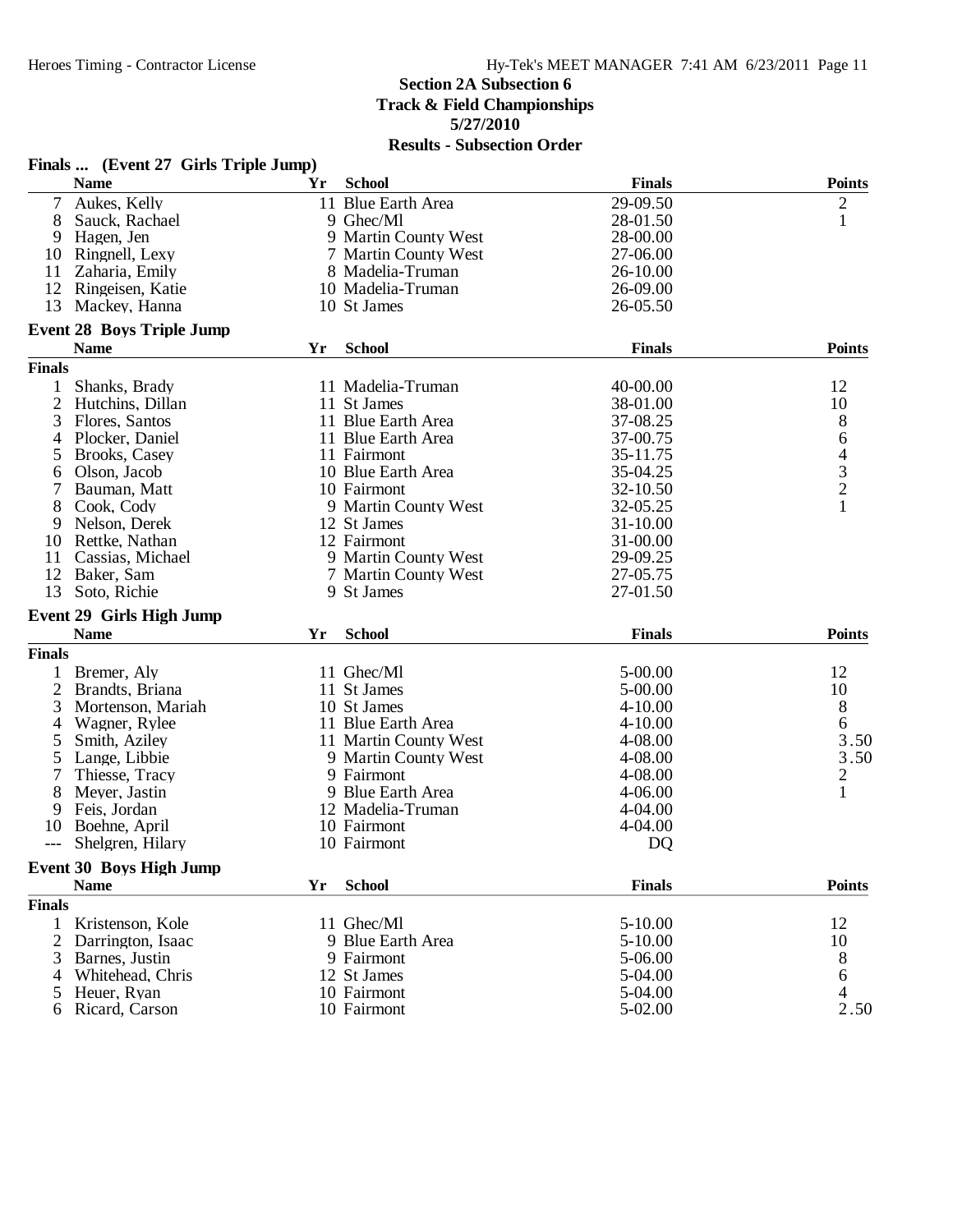|                | Finals  (Event 30 Boys High Jump) |    |                      |                |                                            |
|----------------|-----------------------------------|----|----------------------|----------------|--------------------------------------------|
|                | <b>Name</b>                       | Yr | <b>School</b>        | <b>Finals</b>  | <b>Points</b>                              |
| 6              | Leal, Lee                         |    | 10 Madelia-Truman    | 5-02.00        | 2.50                                       |
| 8              | Klinksiek, Cole                   |    | 9 Blue Earth Area    | 5-02.00        | 1                                          |
| 9              | Evjen, David                      |    | 10 Madelia-Truman    | 5-02.00        |                                            |
| 10             | Kristenson, Konnor                |    | 9 Ghec/Ml            | 5-00.00        |                                            |
| 11             | Johanson, Josh                    |    | 8 Ghec/Ml            | 4-08.00        |                                            |
|                | Leitzke, Jordan                   |    | 12 Blue Earth Area   | D <sub>Q</sub> |                                            |
|                | <b>Event 31 Girls Pole Vault</b>  |    |                      |                |                                            |
|                | <b>Name</b>                       | Yr | <b>School</b>        | <b>Finals</b>  | <b>Points</b>                              |
| <b>Finals</b>  |                                   |    |                      |                |                                            |
|                | Hagedorn, Marissia                |    | 10 Blue Earth Area   | 10-00.00       | 12                                         |
| 2              | Thate, Erica                      |    | 11 Fairmont          | 9-06.00        | 10                                         |
| 3              | Fuhrman, Megan                    |    | 10 Fairmont          | 8-00.00        | 7                                          |
| 3              | Bowers, Cheyanne                  |    | 10 St James          | 8-00.00        | $\overline{7}$                             |
| 5              | Anderson, Chante'                 |    | 10 Blue Earth Area   | 8-00.00        |                                            |
| 6              | krumholz, Katie                   |    | 12 Fairmont          | 8-00.00        | $\begin{array}{c} 4 \\ 3 \\ 2 \end{array}$ |
| 7              | Walker, LaNay                     |    | 11 Blue Earth Area   | 7-06.00        |                                            |
| 8              | Gonzalez, Karen                   |    | 10 St James          | 7-00.00        | 1                                          |
|                | <b>Event 32 Boys Pole Vault</b>   |    |                      |                |                                            |
|                | <b>Name</b>                       | Yr | <b>School</b>        | <b>Finals</b>  | <b>Points</b>                              |
| <b>Finals</b>  |                                   |    |                      |                |                                            |
| 1              | Fujan, Joe                        |    | 11 Fairmont          | 12-00.00       | 12                                         |
| 2              | Zebedee, Jake                     |    | 10 Blue Earth Area   | 12-00.00       | 10                                         |
| 3              | Ricard, Carson                    |    | 10 Fairmont          | 11-00.00       | $\overline{7}$                             |
| 3              | Flores, Santos                    |    | 11 Blue Earth Area   | 11-00.00       | $\overline{7}$                             |
| 5              | Hanson, Tyler                     |    | 9 St James           | 10-06.00       | $\overline{\mathcal{L}}$                   |
|                |                                   |    | 9 Fairmont           | 9-06.00        | 3                                          |
| 6              | Larson, Marcus                    |    |                      |                |                                            |
|                | Collier, Mason                    |    | 9 St James           | $9 - 00.00$    | 1.50                                       |
|                | Whitehead, Chris                  |    | 12 St James          | $9 - 00.00$    | 1.50                                       |
|                | Tvedten, Zach                     |    | 11 Blue Earth Area   | D <sub>Q</sub> |                                            |
|                | <b>Event 33 Girls Shot Put</b>    |    |                      |                |                                            |
|                | <b>Name</b>                       | Yr | <b>School</b>        | <b>Finals</b>  | <b>Points</b>                              |
| <b>Finals</b>  |                                   |    |                      |                |                                            |
|                | Meyer, Kaleigh                    |    | 12 Fairmont          | 35-03.50       | 12                                         |
| $\overline{2}$ | Krieger, Katie                    |    | 11 Blue Earth Area   | 34-02.00       | 10                                         |
| 3              | Ristau, Sydney                    |    | 11 Blue Earth Area   | 34-01.00       | 8                                          |
| 4              | Mowery, Lexie                     |    | 12 Fairmont          | 32-09.00       | 6                                          |
| 5              | Lange, Libbie                     |    | 9 Martin County West | 31-07.00       | 4                                          |
| 6              | Lardy, Kayla                      |    | 8 Fairmont           | 30-04.00       | 3                                          |
|                | Perrine, Gabbi                    |    | 9 Martin County West | 28-00.00       | $\frac{2}{1}$                              |
| 8              | Runge, Julia                      |    | 10 St James          | 27-10.00       |                                            |
| 9              | Wiederhoeft, Emma                 |    | 9 Madelia-Truman     | 27-08.00       |                                            |
| 10             | Asendorf, Sara                    |    | 12 St James          | 25-07.00       |                                            |
| 11             | Kassube, Taylor                   |    | 12 Madelia-Truman    | 25-02.00       |                                            |
| 12             | Wendt, Bailey                     |    | 12 Madelia-Truman    | 24-09.00       |                                            |
| 13             | Smith, Autumn                     |    | 8 Martin County West | 24-04.00       |                                            |
| 14             | Balcom, Anna                      |    | 9 Ghec/Ml            | 23-04.00       |                                            |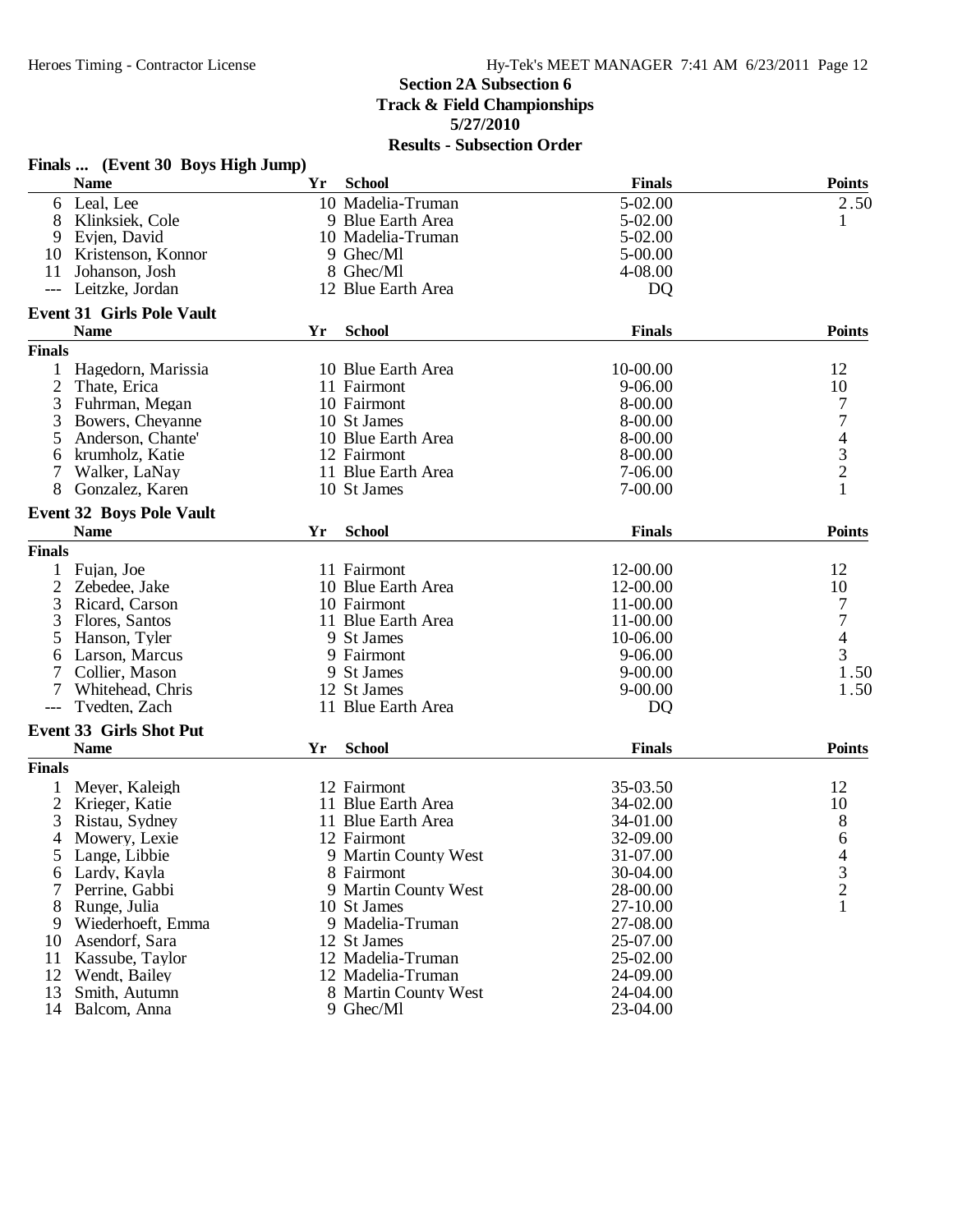|                | Finals  (Event 33 Girls Shot Put)  |     | - DUDSCCHUIL OT       |               |                                            |
|----------------|------------------------------------|-----|-----------------------|---------------|--------------------------------------------|
|                | <b>Name</b>                        | Yr  | <b>School</b>         | <b>Finals</b> | <b>Points</b>                              |
|                | 15 Jenkins, Makenzie               |     | 12 Blue Earth Area    | 22-08.00      |                                            |
|                | 16 Mosser, Shyanna                 |     | 10 St James           | 20-07.00      |                                            |
|                | <b>Event 34 Boys Shot Put</b>      |     |                       |               |                                            |
|                | <b>Name</b>                        | Yr  | <b>School</b>         | <b>Finals</b> | <b>Points</b>                              |
| <b>Finals</b>  |                                    |     |                       |               |                                            |
| 1              | Tonsager, Ben                      |     | 11 St James           | 51-07.00      | 12                                         |
| $\overline{c}$ | Lee, Nick                          |     | 12 Blue Earth Area    | 45-05.00      | 10                                         |
| 3              | Lee, Sam                           |     | 10 Blue Earth Area    | 42-09.75      | 8                                          |
| 4              | Andrews, Taylor                    |     | 12 Blue Earth Area    | 41-04.00      | 6                                          |
| 5              | Bremer, Weston                     |     | 12 Fairmont           | 41-02.00      |                                            |
| 6              | Verhaal, Doug                      |     | 11 Fairmont           | 39-02.00      | $\begin{array}{c} 4 \\ 3 \\ 2 \end{array}$ |
| 7              | Tuura, Paul                        |     | 12 St James           | 38-04.50      |                                            |
| 8              | Voyles, Alex                       |     | 11 Madelia-Truman     | 37-11.00      | $\mathbf{1}$                               |
| 9              | Maloney, Austin                    |     | 11 Madelia-Truman     | 35-10.50      |                                            |
| 10             | Ricard, Carson                     |     | 10 Fairmont           | 35-04.00      |                                            |
| 11             | Irwin, Dan                         |     | 11 Ghec/Ml            | 32-10.00      |                                            |
| 12             | Firchau, Seth                      |     | 10 St James           | 31-05.00      |                                            |
| 13             | Wohlford, Jared                    |     | 10 Martin County West | 27-05.00      |                                            |
| 14             | Stoffel, Lucas                     |     | 9 Martin County West  | 25-09.50      |                                            |
| 15             | Swanson, Evan                      |     | 7 Martin County West  | 21-02.00      |                                            |
|                | <b>Event 35 Girls Discus Throw</b> |     |                       |               |                                            |
|                | <b>Name</b>                        | Yr. | <b>School</b>         | <b>Finals</b> | <b>Points</b>                              |
| <b>Finals</b>  |                                    |     |                       |               |                                            |
| 1              | Meyer, Kaleigh                     |     | 12 Fairmont           | 107-05        | 12                                         |
| $\overline{2}$ | Hurley, Emily                      |     | 9 St James            | 104-08        | 10                                         |
| 3              | Kassube, Taylor                    |     | 12 Madelia-Truman     | 102-08        | 8                                          |
| 4              | Hoyt, Annemarie                    |     | 10 Blue Earth Area    | 97-09         | 6                                          |
| 5              | Mowery, Lexie                      |     | 12 Fairmont           | 94-00         |                                            |
| 6              | Wiederhoeft, Emma                  |     | 9 Madelia-Truman      | 92-02         |                                            |
| 7              | Krieger, Katie                     |     | 11 Blue Earth Area    | 90-06         | $\begin{array}{c} 4 \\ 3 \\ 2 \end{array}$ |
| 8              | Christianson, Shannon              |     | 10 Fairmont           | $90 - 03$     | $\mathbf{1}$                               |
| 9              | Twedt, Hannah                      |     | 10 Blue Earth Area    | 81-02         |                                            |
| 10             | Asendorf, Katie                    |     | 10 St James           | 80-08.50      |                                            |
| 11             | Sauck, Rachael                     |     | 9 Ghec/Ml             | 76-08.50      |                                            |
| 12             | Perrine, Gabbi                     |     | 9 Martin County West  | 75-08         |                                            |
| 13             | Balcom, Anna                       |     | 9 Ghec/Ml             | 74-00         |                                            |
| 14             | Asendorf, Sara                     |     | 12 St James           | 72-00         |                                            |
|                | 15 Wendt, Bailey                   |     | 12 Madelia-Truman     | $70-10$       |                                            |
| 16             | Larson, Madyson                    |     | 7 Martin County West  | 69-01.50      |                                            |
| 17             | Holtz, Hailey                      |     | 9 Martin County West  | 60-03.50      |                                            |
| 18             | Maday, Kjersti                     |     | 11 Ghec/Ml            | 56-07         |                                            |
|                | <b>Event 36 Boys Discus Throw</b>  |     |                       |               |                                            |
|                | <b>Name</b>                        | Yr  | <b>School</b>         | <b>Finals</b> | <b>Points</b>                              |
| <b>Finals</b>  |                                    |     |                       |               |                                            |
|                | 1 Lee, Nick                        |     | 12 Blue Earth Area    | 127-06.50     | 12                                         |
| 2              | Voyles, Alex                       |     | 11 Madelia-Truman     | 127-05        | 10                                         |